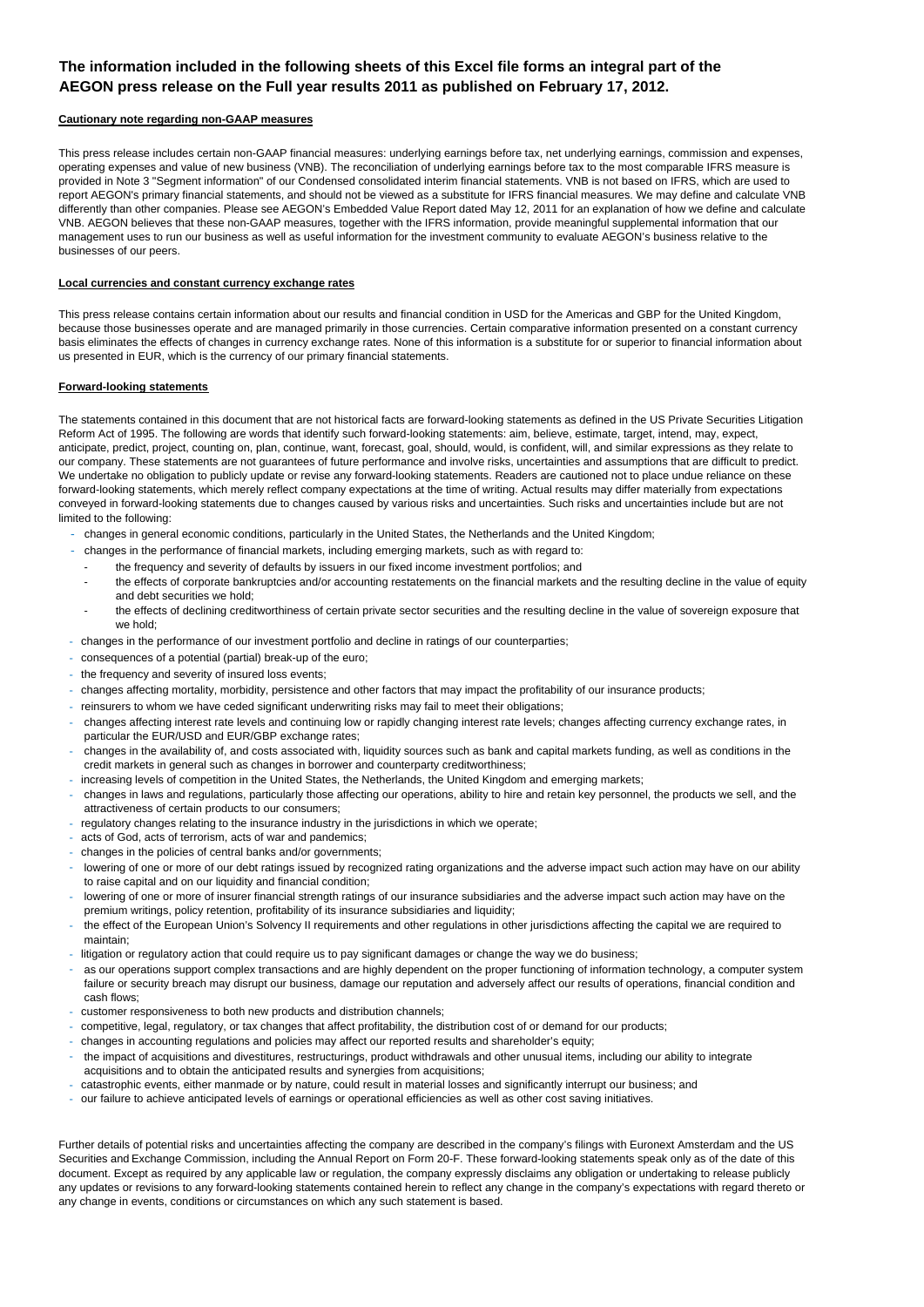| <b>KEY PERFORMANCE INDICATORS</b> |                |         |         |      |         |               |         |         |      |
|-----------------------------------|----------------|---------|---------|------|---------|---------------|---------|---------|------|
| amounts in EUR millions b)        | Notes          | Q4 2011 | Q3 2011 | %    | Q4 2010 | $\frac{9}{6}$ | FY 2011 | FY 2010 | %    |
| Underlying earnings before tax    |                | 346     | 361     | (4)  | 452     | (23)          | 1,522   | 1,833   | (17) |
| Net income                        | $\overline{2}$ | 81      | 60      | 35   | 318     | (75)          | 872     | 1,760   | (50) |
| <b>Sales</b>                      | 3              | 1,409   | 1,620   | (13) | 1,506   | (6)           | 5,701   | 6,018   | (5)  |
| Value of new business (VNB)       | $\overline{4}$ | 53      | 58      | (9)  | 129     | (59)          | 332     | 514     | (35) |
| Return on equity                  | 5              | 5.2%    | 6.8%    | (24) | 8.6%    | (40)          | 6.7%    | 8.6%    | (22) |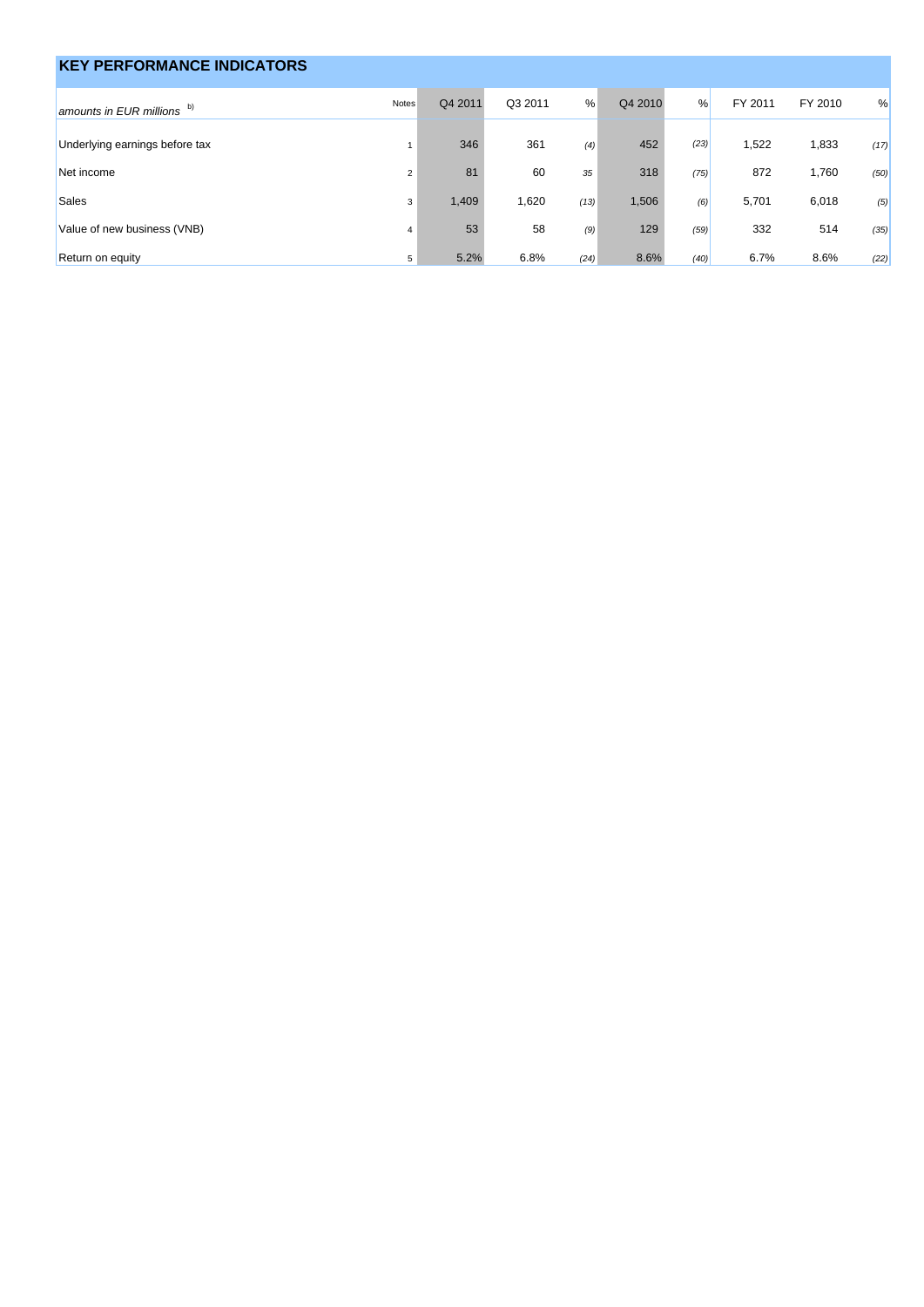| <b>FINANCIAL OVERVIEW<sup>c)</sup></b>                         |       |                |                |                |          |                |          |             |                          |
|----------------------------------------------------------------|-------|----------------|----------------|----------------|----------|----------------|----------|-------------|--------------------------|
| <b>EUR</b> millions                                            | Notes | Q4 2011        | Q3 2011        | %              | Q4 2010  | %              | FY 2011  | FY 2010     | %                        |
|                                                                |       |                |                |                |          |                |          |             |                          |
| Underlying earnings before tax                                 |       |                |                |                |          |                |          |             |                          |
| Americas                                                       |       | 328            | 310            | 6              | 369      | (11)           | 1,310    | 1,459       | (10)                     |
| The Netherlands                                                |       | 75             | 68             | 10             | 87       | (14)           | 298      | 385         | (23)                     |
| United Kingdom                                                 |       | (26)           | 9              |                | (6)      |                | 5        | 72          | (93)                     |
| New markets                                                    |       | 53             | 43             | 23             | 59       | (10)           | 212      | 200         | 6                        |
| Holding and other                                              |       | (84)           | (69)           | (22)           | (57)     | (47)           | (303)    | (283)       | (7)                      |
| Underlying earnings before tax                                 |       | 346            | 361            | (4)            | 452      | (23)           | 1,522    | 1,833       | (17)                     |
| Fair value items                                               |       | (20)           | (288)          | 93             | 30       |                | (416)    | 221         |                          |
| Realized gains / (losses) on investments                       |       | 49             | 102            | (52)           | 255      | (81)           | 446      | 658         | (32)                     |
| Impairment charges                                             |       | (94)           | (132)          | 29             | (133)    | 29             | (388)    | (452)       | 14                       |
| Other income / (charges)                                       |       | (194)          | (54)           |                | (258)    | 25             | (267)    | (309)       | 14                       |
| Run-off businesses                                             |       | 1              | (5)            |                | 9        | (89)           | 28       | (26)        |                          |
| Income before tax                                              |       | 88             | (16)           |                | 355      | (75)           | 925      | 1,925       | (52)                     |
| Income tax                                                     |       | (7)            | 76             |                | (37)     | 81             | (53)     | (165)       | 68                       |
| Net income                                                     |       | 81             | 60             | 35             | 318      | (75)           | 872      | 1,760       | (50)                     |
|                                                                |       |                |                |                |          |                |          |             |                          |
| Net income / (loss) attributable to:                           |       |                |                |                |          |                |          |             |                          |
| Equity holders of AEGON N.V.                                   |       | 79             | 60             | 32             | 318      | (75)           | 869      | 1,759       | (51)                     |
| Non-controlling interests                                      |       | 2              |                |                |          |                | 3        | $\mathbf 1$ | 200                      |
|                                                                |       |                |                |                |          |                |          |             |                          |
| Net underlying earnings                                        |       | 253            | 308            | (18)           | 348      | (27)           | 1,233    | 1,417       | (13)                     |
| Commissions and expenses                                       |       | 1,684          | 1,575          | $\overline{7}$ | 1,659    | $\overline{c}$ | 6,272    | 6,145       | $\overline{c}$           |
| of which operating expenses                                    |       | 872            | 886            |                | 909      |                | 3,442    | 3,397       |                          |
|                                                                | 11    |                |                | (2)            |          | (4)            |          |             | $\mathbf{1}$             |
| <b>New life sales</b>                                          |       |                |                |                |          |                |          |             |                          |
| Life single premiums                                           |       | 1,876          | 1,073          | 75             | 2,002    | (6)            | 5,864    | 7,493       | (22)                     |
| Life recurring premiums annualized                             |       | 311            | 298            | $\overline{4}$ | 330      | (6)            | 1,249    | 1,332       | (6)                      |
| Total recurring plus 1/10 single                               |       | 498            | 405            | 23             | 530      | (6)            | 1,835    | 2,081       | (12)                     |
| <b>New life sales</b>                                          |       |                |                |                |          |                |          |             |                          |
| Americas                                                       | 12    | 119            | 110            | 8              | 118      | $\mathbf{1}$   | 446      | 497         | (10)                     |
| The Netherlands                                                |       | 117            | 32             |                | 113      | 4              | 254      | 248         | $\overline{c}$           |
| United Kingdom                                                 |       | 189            | 199            | (5)            | 224      | (16)           | 852      | 1,061       |                          |
| New markets                                                    |       | 73             | 64             |                | 75       |                | 283      | 275         | (20)                     |
|                                                                | 12    | 498            | 405            | 14             | 530      | (3)            | 1,835    | 2,081       | 3                        |
| Total recurring plus 1/10 single                               |       |                |                | 23             |          | (6)            |          |             | (12)                     |
| New premium production accident and health insurance           |       | 188            | 153            | 23             | 180      | $\overline{4}$ | 645      | 622         | 4                        |
| New premium production general insurance                       |       | 13             | 12             | 8              | 15       |                | 52       | 58          |                          |
|                                                                |       |                |                |                |          | (13)           |          |             | (10)                     |
| Gross deposits (on and off balance)                            |       |                |                |                |          |                |          |             |                          |
| Americas                                                       | 12    | 5,009          | 7,376          | (32)           | 5,757    | (13)           | 23,028   | 21,018      | 10                       |
| The Netherlands                                                |       | 560            | 584            | (4)            | 490      | 14             | 2,048    | 2,382       | (14)                     |
| <b>United Kingdom</b>                                          |       | 9              | 11             | (18)           | 25       | (64)           | 56       | 96          | (42)                     |
| New markets                                                    | 12    | 1,522          | 2,525          | (40)           | 1,541    | (1)            | 6,556    | 9,082       | (28)                     |
| <b>Total gross deposits</b>                                    |       | 7,100          | 10,496         | (32)           | 7,813    | (9)            | 31,688   | 32,578      | (3)                      |
|                                                                |       |                |                |                |          |                |          |             |                          |
| Net deposits (on and off balance)                              |       |                |                |                |          |                |          |             |                          |
| Americas                                                       | 12    | (886)          | 2,840          |                | (566)    | (57)           | 2,147    | 1,272       | 69                       |
| The Netherlands                                                |       | (160)          | 54             |                | (260)    | 38             | (334)    | (221)       | (51)                     |
| United Kingdom                                                 |       | $\mathbf{1}$   | $\mathbf{1}$   |                | 12       |                | 18       | 53          |                          |
|                                                                |       | 108            |                |                | 304      | (92)           |          |             | (66)                     |
| New markets<br>Total net deposits excluding run-off businesses | 12    |                | 1,502<br>4,397 | (93)           |          | (64)           | (2,596)  | 3,905       |                          |
| Run-off businesses                                             |       | (937)<br>(611) | (1, 121)       |                | (510)    | (84)           | (765)    | 5,009       | $\overline{\phantom{a}}$ |
|                                                                |       |                |                | 45             | (1, 436) | 57             | (3, 139) | (6, 586)    | 52                       |
| <b>Total net deposits</b>                                      |       | (1, 548)       | 3,276          |                | (1,946)  | 20             | (3,904)  | (1,577)     | (148)                    |

|                                             | Dec. 31, | Sept. 30, |               |
|---------------------------------------------|----------|-----------|---------------|
|                                             | 2011     | 2011      | $\frac{0}{0}$ |
| Revenue-generating investments (total)      | 423.518  | 404.254   | 5             |
| Investments general account                 | 144.079  | 143.006   | $\mathbf{1}$  |
| Investments for account of policyholders    | 142.529  | 139.599   | 2             |
| Off balance sheet investments third parties | 136.910  | 121.649   | 13            |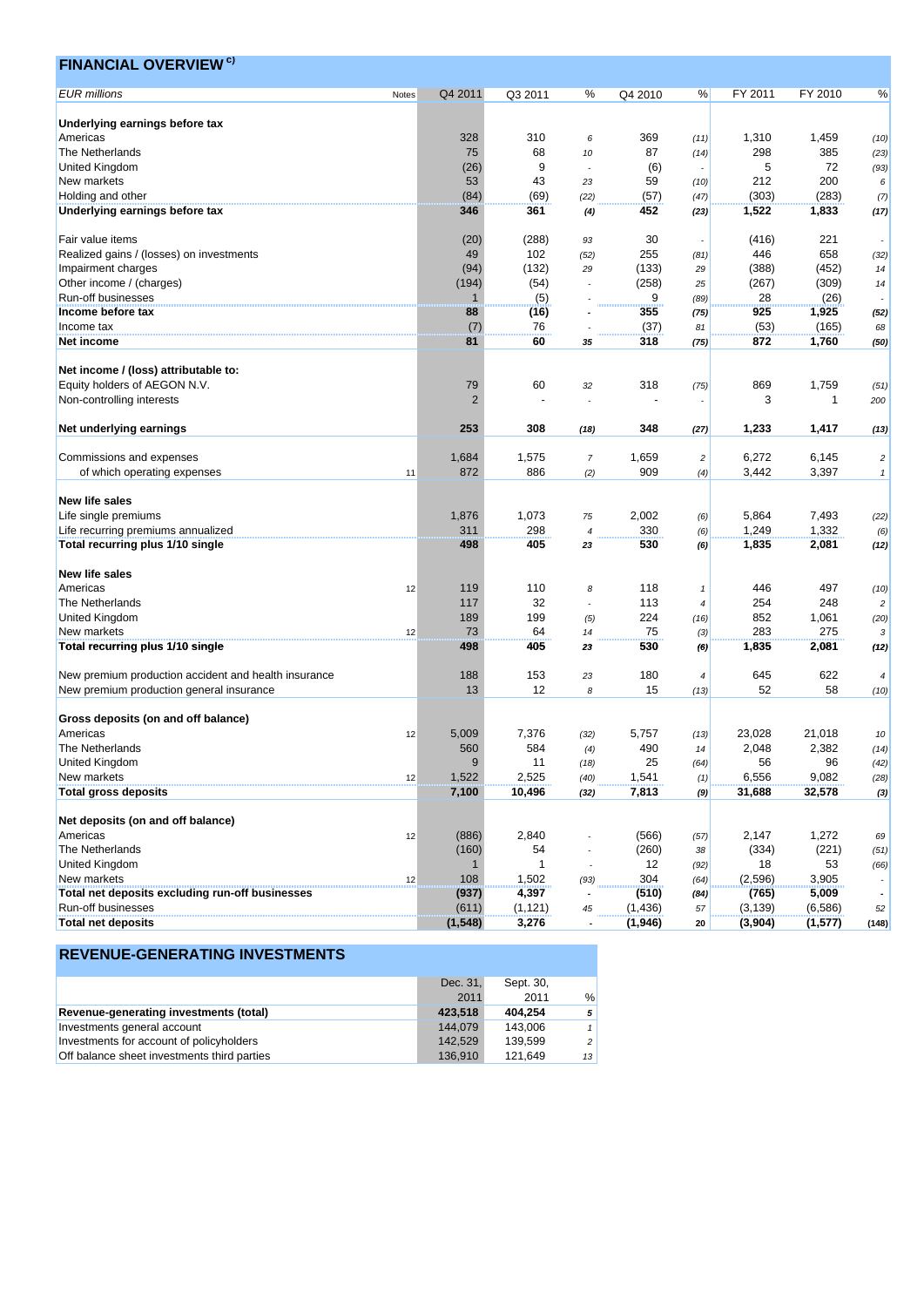# **FINANCIAL OVERVIEW, Q4 2011 GEOGRAPHICALLY c)**

|                                                       |          |             |         |                | Holding,              |       |
|-------------------------------------------------------|----------|-------------|---------|----------------|-----------------------|-------|
|                                                       |          | <b>The</b>  | United  | <b>New</b>     | other<br>activities & |       |
| <b>EUR millions</b>                                   | Americas | Netherlands | Kingdom | <b>Markets</b> | eliminations          | Total |
|                                                       |          |             |         |                |                       |       |
| Underlying earnings before tax by line of business    |          |             |         |                |                       |       |
| Life                                                  | 128      | 40          | 35      | 15             |                       | 218   |
| Individual savings and retirement products            | 139      |             |         | (3)            |                       | 136   |
| Pensions                                              | 61       | 36          | (58)    | (1)            |                       | 38    |
| Non-life                                              |          | 2           |         | 19             |                       | 21    |
| <b>Distribution</b>                                   |          |             | (3)     |                |                       | (3)   |
| Asset Management                                      |          |             |         | 13             |                       | 13    |
| Other                                                 |          |             |         |                | (84)                  | (84)  |
| Share in underlying earnings before tax of associates |          | (3)         |         | 10             |                       |       |
| Underlying earnings before tax                        | 328      | 75          | (26)    | 53             | (84)                  | 346   |
| Fair value items                                      | (139)    | 189         | 3       | (10)           | (63)                  | (20)  |
| Realized gains / (losses) on investments              | 8        | 33          | 8       |                |                       | 49    |
| Impairment charges                                    | (66)     | (5)         |         | (23)           |                       | (94)  |
| Other income / (charges)                              | (36)     | (84)        | (57)    |                | (18)                  | (194) |
| <b>Run-off businesses</b>                             |          |             |         |                |                       |       |
| Income before tax                                     | 96       | 208         | (72)    | 21             | (165)                 | 88    |
| Income tax                                            |          | (60)        | (16)    | (5)            | 70                    | (7)   |
| Net income                                            | 100      | 148         | (88)    | 16             | (95)                  | 81    |
| Net underlying earnings                               | 233      | 50          | (46)    | 46             | (30)                  | 253   |

# **EMPLOYEE NUMBERS**

|                                                             | Dec. 31. | Sept. 30. |
|-------------------------------------------------------------|----------|-----------|
|                                                             | 2011     | 2011      |
|                                                             |          |           |
| Employees excluding agents                                  | 22,249   | 22,781    |
| Agents                                                      | 3.039    | 3,024     |
| Total number of employees excluding Associates              | 25,288   | 25,805    |
| AEGON's share of employees (including agents) in Associates | 3.982    | 4,125     |
| Total                                                       | 29,270   | 29,930    |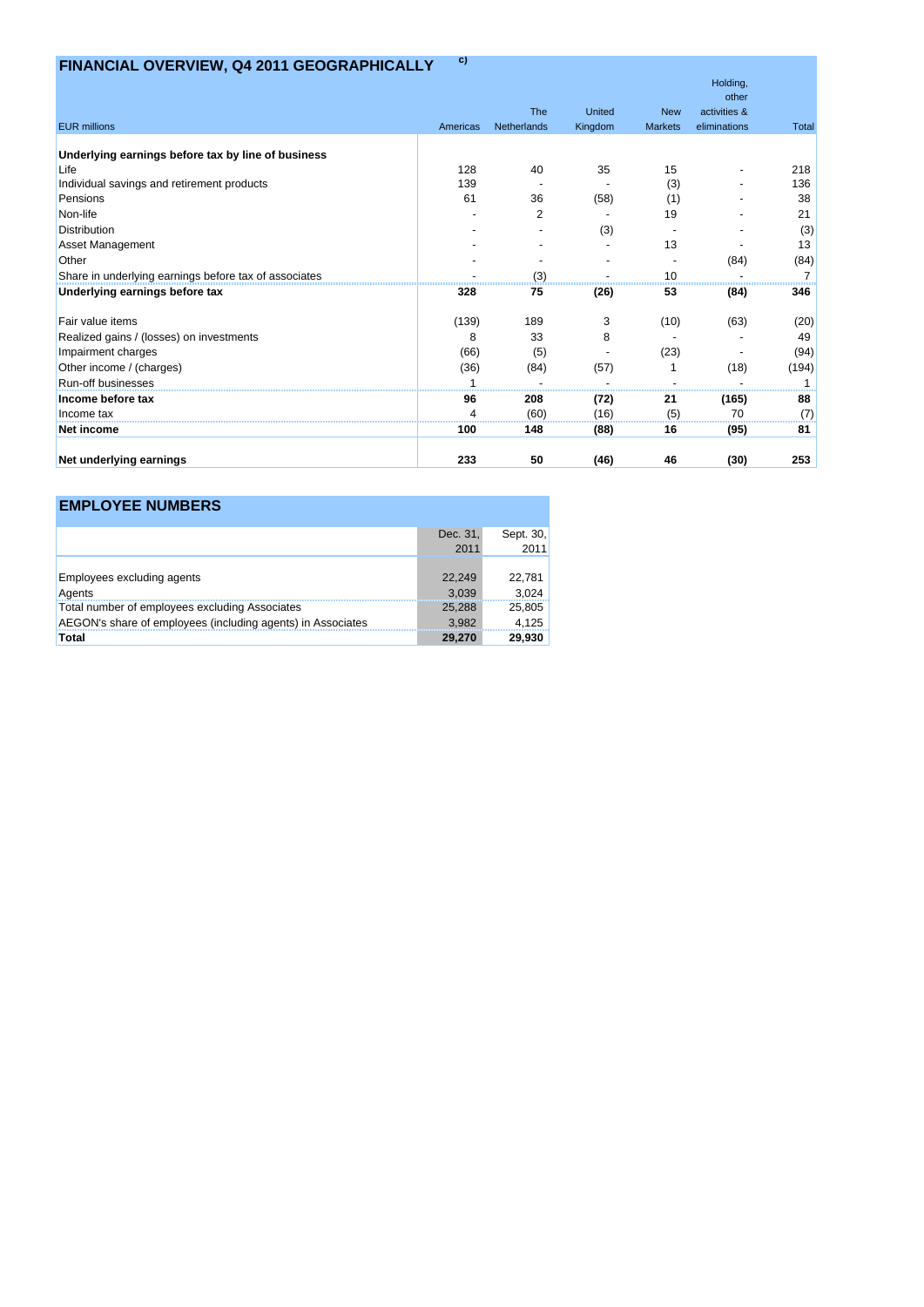# **FINANCIAL OVERVIEW, 2011 FULL YEAR GEOGRAPHICALLY c)**

|                                                    |          |             |         |                | Holding,              |       |
|----------------------------------------------------|----------|-------------|---------|----------------|-----------------------|-------|
|                                                    |          | <b>The</b>  | United  | <b>New</b>     | other<br>activities & |       |
| <b>EUR millions</b>                                | Americas | Netherlands | Kingdom | <b>Markets</b> | eliminations          | Total |
|                                                    |          |             |         |                |                       |       |
| Underlying earnings before tax by line of business |          |             |         |                |                       |       |
| Life                                               | 591      | 185         | 99      | 70             |                       | 945   |
| Individual savings and retirement products         | 485      |             |         | (11)           |                       | 474   |
| Pensions                                           | 234      | 98          | (86)    | 8              |                       | 254   |
| Non-life                                           |          | 6           |         | 45             |                       | 51    |
| <b>Distribution</b>                                |          | 8           | (8)     |                |                       |       |
| <b>Asset Management</b>                            |          |             |         | 60             |                       | 60    |
| Other                                              |          |             |         |                | (303)                 | (303) |
| Associates                                         |          |             |         | 40             |                       | 41    |
| Underlying earnings before tax                     | 1,310    | 298         | 5       | 212            | (303)                 | 1,522 |
| Fair value items                                   | (478)    | 156         | (6)     | (29)           | (59)                  | (416) |
| Realized gains / (losses) on investments           | 124      | 269         | 51      | $\overline{2}$ |                       | 446   |
| Impairment charges                                 | (253)    | (15)        | (62)    | (58)           |                       | (388) |
| Other income / (charges)                           | (35)     | (164)       | (57)    | $\overline{7}$ | (18)                  | (267) |
| <b>Run-off businesses</b>                          | 28       |             |         |                |                       | 28    |
| Income before tax                                  | 696      | 544         | (69)    | 134            | (380)                 | 925   |
| Income tax                                         | (26)     | (125)       | 17      | (50)           | 131                   | (53)  |
| Net income                                         | 670      | 419         | (52)    | 84             | (249)                 | 872   |
| Net underlying earnings                            | 984      | 238         | 38      | 157            | (184)                 | 1,233 |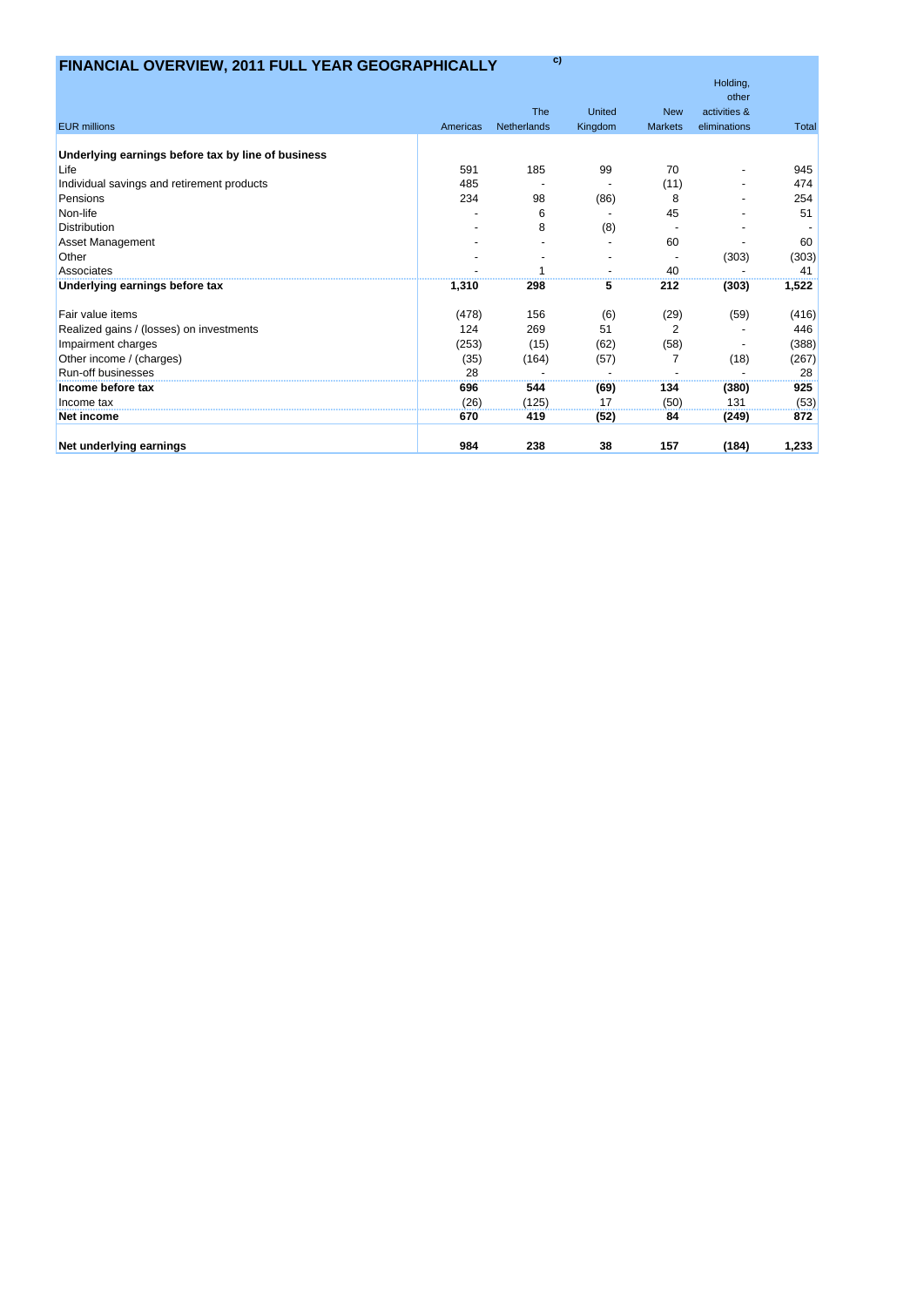| Q4 2011<br>Q3 2011<br>Q4 2010<br>FY 2011<br>FY 2010<br>℅<br>%<br>%<br>Notes<br>Underlying earnings before tax by line of business<br>Life and protection<br>171<br>219<br>242<br>779<br>897<br>(22)<br>(29)<br>(13)<br>286<br>439<br><b>Fixed annuities</b><br>58<br>61<br>81<br>(5)<br>(28)<br>(35)<br>57<br>358<br>Variable annuities<br>121<br>68<br>216<br>112<br>78<br>66<br>5<br>5<br>9<br>Retail mutual funds<br>6<br>22<br>(17)<br>144<br>184<br>123<br>666<br>664<br>Individual savings and retirement products<br>155<br>50<br>19<br>79<br>326<br>83<br>80<br>307<br>Employer solutions & pensions<br>5<br>6<br>4<br>17<br>15<br>51<br>54<br>Canada<br>$\overline{4}$<br>(76)<br>(73)<br>(6)<br>$\overline{2}$<br>$\overline{1}$<br>6<br>1<br>(1)<br>Latin America<br>(83)<br>(50)<br>443<br>437<br>494<br>1,823<br>1,928<br>1<br>(10)<br>(189)<br>(387)<br>10<br>(665)<br>(32)<br>51<br>$\sim$<br>172<br>9<br>57<br>327<br>502<br>(84)<br>(97)<br>(66)<br>(90)<br>(106)<br>(131)<br>(352)<br>(506)<br>15<br>30<br>31<br>(50)<br>6<br>(264)<br>(49)<br>(404)<br>Other income / (charges)<br>81<br>88<br>Run- off businesses<br>$\mathbf{1}$<br>(7)<br>39<br>(35)<br>11<br>(91)<br>$\overline{\phantom{a}}$<br>447<br>124<br>968<br>1,453<br>(72)<br>(33)<br>$\blacksquare$<br>$\overline{7}$<br>101<br>(53)<br>(35)<br>41<br>(93)<br>131<br>101<br>394<br>933<br>1,494<br>30<br>(67)<br>(38)<br>131<br>101<br>394<br>933<br>1,494<br>30<br>(67)<br>(38)<br>311<br>343<br>361<br>1,368<br>1,419<br>(9)<br>(14)<br>(4)<br>Commissions and expenses<br>1,372<br>1,255<br>1,333<br>5,046<br>4,816<br>9<br>3<br>5<br>492<br>1,992<br>506<br>514<br>1,971<br>of which operating expenses<br>(3)<br>(4)<br>$\mathbf{1}$<br>12<br>117<br>113<br>194<br>455<br>1,014<br>(40)<br>4<br>(55)<br>149<br>139<br>575<br>144<br>556<br>$\overline{7}$<br>3<br>3<br>161<br>155<br>158<br>621<br>657<br>$\boldsymbol{2}$<br>4<br>129<br>117<br>129<br>481<br>531<br>10<br>24<br>5<br>6<br>5<br>22<br>(17)<br>9<br>15<br>15<br>14<br>65<br>60<br>$\overline{7}$<br>8<br>12<br>17<br>51<br>10<br>44<br>20<br>(29)<br>16<br>161<br>155<br>158<br>621<br>657<br>$\overline{\mathbf{z}}$<br>4<br>240<br>206<br>230<br>846<br>773<br>17<br>4<br>9<br>12<br>$\overline{c}$<br>2<br>12<br>10<br>4<br>100<br>100<br>20<br>72<br>87<br>112<br>313<br>585<br><b>Fixed annuities</b><br>(17)<br>(36)<br>(46)<br>Variable annuities<br>1,396<br>1,338<br>1,037<br>5,314<br>3,830<br>35<br>39<br>4<br>Retail mutual funds<br>627<br>618<br>692<br>2,785<br>3,486<br>(20)<br>(9)<br>$\mathbf{1}$<br>1,841<br>8,412<br>7,901<br>2,095<br>2,043<br>6<br>3<br>14<br>8,282<br>5,744<br>19,247<br>4,517<br>23,266<br>(45)<br>(21)<br>21<br>606<br>73<br>102<br>335<br>82<br>$12\,$<br>(20)<br>$\overline{\mathbf{4}}$<br>$\overline{4}$<br>10,400<br>32,029<br>27,764<br>6,702<br>7,689<br>15<br>(36)<br>(13)<br>12<br>(10)<br>(14)<br>(43)<br>(53)<br>(9)<br>19<br>10<br>36<br><b>Fixed annuities</b><br>(752)<br>(728)<br>(660)<br>(3,091)<br>(2, 440)<br>(3)<br>(14)<br>Variable annuities<br>658<br>489<br>158<br>1,838<br>577<br>35<br>(191)<br>(234)<br>(37)<br>(480)<br>971<br>Retail mutual funds<br>18<br>$\blacksquare$<br>Individual savings & retirement products<br>(285)<br>(473)<br>(539)<br>(892)<br>(1,733)<br>40<br>47<br>(94)<br>(950)<br>4,514<br>(28)<br>5,097<br>3,652<br>40<br>(37)<br>(39)<br>(156)<br>(339)<br>(1,026)<br>67<br>5<br>76<br>$\overline{4}$<br>Latin America<br>$\overline{\mathbf{4}}$<br>Total net deposits excluding run-off businesses<br>(1, 277)<br>3,992<br>(737)<br>2,986<br>1,681<br>78<br>(73)<br>Run-off businesses<br>(812)<br>(1,580)<br>(1, 927)<br>(4,366)<br>(8,701)<br>49<br>50<br>58<br><b>Total net deposits</b><br>2,412<br>(2,089)<br>(2,664)<br>(1,380)<br>(7,020)<br>22<br>80 | <b>AMERICAS</b> <sup>c)</sup>                           |  |  |  |      |
|-----------------------------------------------------------------------------------------------------------------------------------------------------------------------------------------------------------------------------------------------------------------------------------------------------------------------------------------------------------------------------------------------------------------------------------------------------------------------------------------------------------------------------------------------------------------------------------------------------------------------------------------------------------------------------------------------------------------------------------------------------------------------------------------------------------------------------------------------------------------------------------------------------------------------------------------------------------------------------------------------------------------------------------------------------------------------------------------------------------------------------------------------------------------------------------------------------------------------------------------------------------------------------------------------------------------------------------------------------------------------------------------------------------------------------------------------------------------------------------------------------------------------------------------------------------------------------------------------------------------------------------------------------------------------------------------------------------------------------------------------------------------------------------------------------------------------------------------------------------------------------------------------------------------------------------------------------------------------------------------------------------------------------------------------------------------------------------------------------------------------------------------------------------------------------------------------------------------------------------------------------------------------------------------------------------------------------------------------------------------------------------------------------------------------------------------------------------------------------------------------------------------------------------------------------------------------------------------------------------------------------------------------------------------------------------------------------------------------------------------------------------------------------------------------------------------------------------------------------------------------------------------------------------------------------------------------------------------------------------------------------------------------------------------------------------------------------------------------------------------------------------------------------------------------------------------------------------------------------------------------------------------------------------------------------------------------------------------------------------------------------------------------------------------------------------------------------------------------------------------------------------------------------------------------------------------------------------------------------------------------------------------------------------------------------------------------------------------------------------------------------------------------------------------------------------------|---------------------------------------------------------|--|--|--|------|
|                                                                                                                                                                                                                                                                                                                                                                                                                                                                                                                                                                                                                                                                                                                                                                                                                                                                                                                                                                                                                                                                                                                                                                                                                                                                                                                                                                                                                                                                                                                                                                                                                                                                                                                                                                                                                                                                                                                                                                                                                                                                                                                                                                                                                                                                                                                                                                                                                                                                                                                                                                                                                                                                                                                                                                                                                                                                                                                                                                                                                                                                                                                                                                                                                                                                                                                                                                                                                                                                                                                                                                                                                                                                                                                                                                                                                 | <b>USD millions</b>                                     |  |  |  |      |
|                                                                                                                                                                                                                                                                                                                                                                                                                                                                                                                                                                                                                                                                                                                                                                                                                                                                                                                                                                                                                                                                                                                                                                                                                                                                                                                                                                                                                                                                                                                                                                                                                                                                                                                                                                                                                                                                                                                                                                                                                                                                                                                                                                                                                                                                                                                                                                                                                                                                                                                                                                                                                                                                                                                                                                                                                                                                                                                                                                                                                                                                                                                                                                                                                                                                                                                                                                                                                                                                                                                                                                                                                                                                                                                                                                                                                 |                                                         |  |  |  |      |
|                                                                                                                                                                                                                                                                                                                                                                                                                                                                                                                                                                                                                                                                                                                                                                                                                                                                                                                                                                                                                                                                                                                                                                                                                                                                                                                                                                                                                                                                                                                                                                                                                                                                                                                                                                                                                                                                                                                                                                                                                                                                                                                                                                                                                                                                                                                                                                                                                                                                                                                                                                                                                                                                                                                                                                                                                                                                                                                                                                                                                                                                                                                                                                                                                                                                                                                                                                                                                                                                                                                                                                                                                                                                                                                                                                                                                 |                                                         |  |  |  |      |
|                                                                                                                                                                                                                                                                                                                                                                                                                                                                                                                                                                                                                                                                                                                                                                                                                                                                                                                                                                                                                                                                                                                                                                                                                                                                                                                                                                                                                                                                                                                                                                                                                                                                                                                                                                                                                                                                                                                                                                                                                                                                                                                                                                                                                                                                                                                                                                                                                                                                                                                                                                                                                                                                                                                                                                                                                                                                                                                                                                                                                                                                                                                                                                                                                                                                                                                                                                                                                                                                                                                                                                                                                                                                                                                                                                                                                 |                                                         |  |  |  |      |
|                                                                                                                                                                                                                                                                                                                                                                                                                                                                                                                                                                                                                                                                                                                                                                                                                                                                                                                                                                                                                                                                                                                                                                                                                                                                                                                                                                                                                                                                                                                                                                                                                                                                                                                                                                                                                                                                                                                                                                                                                                                                                                                                                                                                                                                                                                                                                                                                                                                                                                                                                                                                                                                                                                                                                                                                                                                                                                                                                                                                                                                                                                                                                                                                                                                                                                                                                                                                                                                                                                                                                                                                                                                                                                                                                                                                                 |                                                         |  |  |  |      |
|                                                                                                                                                                                                                                                                                                                                                                                                                                                                                                                                                                                                                                                                                                                                                                                                                                                                                                                                                                                                                                                                                                                                                                                                                                                                                                                                                                                                                                                                                                                                                                                                                                                                                                                                                                                                                                                                                                                                                                                                                                                                                                                                                                                                                                                                                                                                                                                                                                                                                                                                                                                                                                                                                                                                                                                                                                                                                                                                                                                                                                                                                                                                                                                                                                                                                                                                                                                                                                                                                                                                                                                                                                                                                                                                                                                                                 |                                                         |  |  |  |      |
|                                                                                                                                                                                                                                                                                                                                                                                                                                                                                                                                                                                                                                                                                                                                                                                                                                                                                                                                                                                                                                                                                                                                                                                                                                                                                                                                                                                                                                                                                                                                                                                                                                                                                                                                                                                                                                                                                                                                                                                                                                                                                                                                                                                                                                                                                                                                                                                                                                                                                                                                                                                                                                                                                                                                                                                                                                                                                                                                                                                                                                                                                                                                                                                                                                                                                                                                                                                                                                                                                                                                                                                                                                                                                                                                                                                                                 |                                                         |  |  |  |      |
|                                                                                                                                                                                                                                                                                                                                                                                                                                                                                                                                                                                                                                                                                                                                                                                                                                                                                                                                                                                                                                                                                                                                                                                                                                                                                                                                                                                                                                                                                                                                                                                                                                                                                                                                                                                                                                                                                                                                                                                                                                                                                                                                                                                                                                                                                                                                                                                                                                                                                                                                                                                                                                                                                                                                                                                                                                                                                                                                                                                                                                                                                                                                                                                                                                                                                                                                                                                                                                                                                                                                                                                                                                                                                                                                                                                                                 |                                                         |  |  |  |      |
|                                                                                                                                                                                                                                                                                                                                                                                                                                                                                                                                                                                                                                                                                                                                                                                                                                                                                                                                                                                                                                                                                                                                                                                                                                                                                                                                                                                                                                                                                                                                                                                                                                                                                                                                                                                                                                                                                                                                                                                                                                                                                                                                                                                                                                                                                                                                                                                                                                                                                                                                                                                                                                                                                                                                                                                                                                                                                                                                                                                                                                                                                                                                                                                                                                                                                                                                                                                                                                                                                                                                                                                                                                                                                                                                                                                                                 |                                                         |  |  |  |      |
|                                                                                                                                                                                                                                                                                                                                                                                                                                                                                                                                                                                                                                                                                                                                                                                                                                                                                                                                                                                                                                                                                                                                                                                                                                                                                                                                                                                                                                                                                                                                                                                                                                                                                                                                                                                                                                                                                                                                                                                                                                                                                                                                                                                                                                                                                                                                                                                                                                                                                                                                                                                                                                                                                                                                                                                                                                                                                                                                                                                                                                                                                                                                                                                                                                                                                                                                                                                                                                                                                                                                                                                                                                                                                                                                                                                                                 |                                                         |  |  |  |      |
|                                                                                                                                                                                                                                                                                                                                                                                                                                                                                                                                                                                                                                                                                                                                                                                                                                                                                                                                                                                                                                                                                                                                                                                                                                                                                                                                                                                                                                                                                                                                                                                                                                                                                                                                                                                                                                                                                                                                                                                                                                                                                                                                                                                                                                                                                                                                                                                                                                                                                                                                                                                                                                                                                                                                                                                                                                                                                                                                                                                                                                                                                                                                                                                                                                                                                                                                                                                                                                                                                                                                                                                                                                                                                                                                                                                                                 | Underlying earnings before tax                          |  |  |  | (5)  |
|                                                                                                                                                                                                                                                                                                                                                                                                                                                                                                                                                                                                                                                                                                                                                                                                                                                                                                                                                                                                                                                                                                                                                                                                                                                                                                                                                                                                                                                                                                                                                                                                                                                                                                                                                                                                                                                                                                                                                                                                                                                                                                                                                                                                                                                                                                                                                                                                                                                                                                                                                                                                                                                                                                                                                                                                                                                                                                                                                                                                                                                                                                                                                                                                                                                                                                                                                                                                                                                                                                                                                                                                                                                                                                                                                                                                                 | Fair value items                                        |  |  |  |      |
|                                                                                                                                                                                                                                                                                                                                                                                                                                                                                                                                                                                                                                                                                                                                                                                                                                                                                                                                                                                                                                                                                                                                                                                                                                                                                                                                                                                                                                                                                                                                                                                                                                                                                                                                                                                                                                                                                                                                                                                                                                                                                                                                                                                                                                                                                                                                                                                                                                                                                                                                                                                                                                                                                                                                                                                                                                                                                                                                                                                                                                                                                                                                                                                                                                                                                                                                                                                                                                                                                                                                                                                                                                                                                                                                                                                                                 | Realized gains / (losses) on investments                |  |  |  |      |
|                                                                                                                                                                                                                                                                                                                                                                                                                                                                                                                                                                                                                                                                                                                                                                                                                                                                                                                                                                                                                                                                                                                                                                                                                                                                                                                                                                                                                                                                                                                                                                                                                                                                                                                                                                                                                                                                                                                                                                                                                                                                                                                                                                                                                                                                                                                                                                                                                                                                                                                                                                                                                                                                                                                                                                                                                                                                                                                                                                                                                                                                                                                                                                                                                                                                                                                                                                                                                                                                                                                                                                                                                                                                                                                                                                                                                 | Impairment charges                                      |  |  |  |      |
|                                                                                                                                                                                                                                                                                                                                                                                                                                                                                                                                                                                                                                                                                                                                                                                                                                                                                                                                                                                                                                                                                                                                                                                                                                                                                                                                                                                                                                                                                                                                                                                                                                                                                                                                                                                                                                                                                                                                                                                                                                                                                                                                                                                                                                                                                                                                                                                                                                                                                                                                                                                                                                                                                                                                                                                                                                                                                                                                                                                                                                                                                                                                                                                                                                                                                                                                                                                                                                                                                                                                                                                                                                                                                                                                                                                                                 |                                                         |  |  |  |      |
|                                                                                                                                                                                                                                                                                                                                                                                                                                                                                                                                                                                                                                                                                                                                                                                                                                                                                                                                                                                                                                                                                                                                                                                                                                                                                                                                                                                                                                                                                                                                                                                                                                                                                                                                                                                                                                                                                                                                                                                                                                                                                                                                                                                                                                                                                                                                                                                                                                                                                                                                                                                                                                                                                                                                                                                                                                                                                                                                                                                                                                                                                                                                                                                                                                                                                                                                                                                                                                                                                                                                                                                                                                                                                                                                                                                                                 |                                                         |  |  |  |      |
|                                                                                                                                                                                                                                                                                                                                                                                                                                                                                                                                                                                                                                                                                                                                                                                                                                                                                                                                                                                                                                                                                                                                                                                                                                                                                                                                                                                                                                                                                                                                                                                                                                                                                                                                                                                                                                                                                                                                                                                                                                                                                                                                                                                                                                                                                                                                                                                                                                                                                                                                                                                                                                                                                                                                                                                                                                                                                                                                                                                                                                                                                                                                                                                                                                                                                                                                                                                                                                                                                                                                                                                                                                                                                                                                                                                                                 | Income before tax                                       |  |  |  |      |
|                                                                                                                                                                                                                                                                                                                                                                                                                                                                                                                                                                                                                                                                                                                                                                                                                                                                                                                                                                                                                                                                                                                                                                                                                                                                                                                                                                                                                                                                                                                                                                                                                                                                                                                                                                                                                                                                                                                                                                                                                                                                                                                                                                                                                                                                                                                                                                                                                                                                                                                                                                                                                                                                                                                                                                                                                                                                                                                                                                                                                                                                                                                                                                                                                                                                                                                                                                                                                                                                                                                                                                                                                                                                                                                                                                                                                 | Income tax                                              |  |  |  |      |
|                                                                                                                                                                                                                                                                                                                                                                                                                                                                                                                                                                                                                                                                                                                                                                                                                                                                                                                                                                                                                                                                                                                                                                                                                                                                                                                                                                                                                                                                                                                                                                                                                                                                                                                                                                                                                                                                                                                                                                                                                                                                                                                                                                                                                                                                                                                                                                                                                                                                                                                                                                                                                                                                                                                                                                                                                                                                                                                                                                                                                                                                                                                                                                                                                                                                                                                                                                                                                                                                                                                                                                                                                                                                                                                                                                                                                 | Net income                                              |  |  |  |      |
|                                                                                                                                                                                                                                                                                                                                                                                                                                                                                                                                                                                                                                                                                                                                                                                                                                                                                                                                                                                                                                                                                                                                                                                                                                                                                                                                                                                                                                                                                                                                                                                                                                                                                                                                                                                                                                                                                                                                                                                                                                                                                                                                                                                                                                                                                                                                                                                                                                                                                                                                                                                                                                                                                                                                                                                                                                                                                                                                                                                                                                                                                                                                                                                                                                                                                                                                                                                                                                                                                                                                                                                                                                                                                                                                                                                                                 | Net income / (loss) attributable to:                    |  |  |  |      |
|                                                                                                                                                                                                                                                                                                                                                                                                                                                                                                                                                                                                                                                                                                                                                                                                                                                                                                                                                                                                                                                                                                                                                                                                                                                                                                                                                                                                                                                                                                                                                                                                                                                                                                                                                                                                                                                                                                                                                                                                                                                                                                                                                                                                                                                                                                                                                                                                                                                                                                                                                                                                                                                                                                                                                                                                                                                                                                                                                                                                                                                                                                                                                                                                                                                                                                                                                                                                                                                                                                                                                                                                                                                                                                                                                                                                                 | Equity holders of AEGON N.V.                            |  |  |  |      |
|                                                                                                                                                                                                                                                                                                                                                                                                                                                                                                                                                                                                                                                                                                                                                                                                                                                                                                                                                                                                                                                                                                                                                                                                                                                                                                                                                                                                                                                                                                                                                                                                                                                                                                                                                                                                                                                                                                                                                                                                                                                                                                                                                                                                                                                                                                                                                                                                                                                                                                                                                                                                                                                                                                                                                                                                                                                                                                                                                                                                                                                                                                                                                                                                                                                                                                                                                                                                                                                                                                                                                                                                                                                                                                                                                                                                                 | Net underlying earnings                                 |  |  |  |      |
|                                                                                                                                                                                                                                                                                                                                                                                                                                                                                                                                                                                                                                                                                                                                                                                                                                                                                                                                                                                                                                                                                                                                                                                                                                                                                                                                                                                                                                                                                                                                                                                                                                                                                                                                                                                                                                                                                                                                                                                                                                                                                                                                                                                                                                                                                                                                                                                                                                                                                                                                                                                                                                                                                                                                                                                                                                                                                                                                                                                                                                                                                                                                                                                                                                                                                                                                                                                                                                                                                                                                                                                                                                                                                                                                                                                                                 |                                                         |  |  |  |      |
|                                                                                                                                                                                                                                                                                                                                                                                                                                                                                                                                                                                                                                                                                                                                                                                                                                                                                                                                                                                                                                                                                                                                                                                                                                                                                                                                                                                                                                                                                                                                                                                                                                                                                                                                                                                                                                                                                                                                                                                                                                                                                                                                                                                                                                                                                                                                                                                                                                                                                                                                                                                                                                                                                                                                                                                                                                                                                                                                                                                                                                                                                                                                                                                                                                                                                                                                                                                                                                                                                                                                                                                                                                                                                                                                                                                                                 |                                                         |  |  |  |      |
|                                                                                                                                                                                                                                                                                                                                                                                                                                                                                                                                                                                                                                                                                                                                                                                                                                                                                                                                                                                                                                                                                                                                                                                                                                                                                                                                                                                                                                                                                                                                                                                                                                                                                                                                                                                                                                                                                                                                                                                                                                                                                                                                                                                                                                                                                                                                                                                                                                                                                                                                                                                                                                                                                                                                                                                                                                                                                                                                                                                                                                                                                                                                                                                                                                                                                                                                                                                                                                                                                                                                                                                                                                                                                                                                                                                                                 | New life sales                                          |  |  |  |      |
|                                                                                                                                                                                                                                                                                                                                                                                                                                                                                                                                                                                                                                                                                                                                                                                                                                                                                                                                                                                                                                                                                                                                                                                                                                                                                                                                                                                                                                                                                                                                                                                                                                                                                                                                                                                                                                                                                                                                                                                                                                                                                                                                                                                                                                                                                                                                                                                                                                                                                                                                                                                                                                                                                                                                                                                                                                                                                                                                                                                                                                                                                                                                                                                                                                                                                                                                                                                                                                                                                                                                                                                                                                                                                                                                                                                                                 | Life single premiums                                    |  |  |  |      |
|                                                                                                                                                                                                                                                                                                                                                                                                                                                                                                                                                                                                                                                                                                                                                                                                                                                                                                                                                                                                                                                                                                                                                                                                                                                                                                                                                                                                                                                                                                                                                                                                                                                                                                                                                                                                                                                                                                                                                                                                                                                                                                                                                                                                                                                                                                                                                                                                                                                                                                                                                                                                                                                                                                                                                                                                                                                                                                                                                                                                                                                                                                                                                                                                                                                                                                                                                                                                                                                                                                                                                                                                                                                                                                                                                                                                                 | Life recurring premiums annualized                      |  |  |  |      |
|                                                                                                                                                                                                                                                                                                                                                                                                                                                                                                                                                                                                                                                                                                                                                                                                                                                                                                                                                                                                                                                                                                                                                                                                                                                                                                                                                                                                                                                                                                                                                                                                                                                                                                                                                                                                                                                                                                                                                                                                                                                                                                                                                                                                                                                                                                                                                                                                                                                                                                                                                                                                                                                                                                                                                                                                                                                                                                                                                                                                                                                                                                                                                                                                                                                                                                                                                                                                                                                                                                                                                                                                                                                                                                                                                                                                                 | Total recurring plus 1/10 single                        |  |  |  | (5)  |
|                                                                                                                                                                                                                                                                                                                                                                                                                                                                                                                                                                                                                                                                                                                                                                                                                                                                                                                                                                                                                                                                                                                                                                                                                                                                                                                                                                                                                                                                                                                                                                                                                                                                                                                                                                                                                                                                                                                                                                                                                                                                                                                                                                                                                                                                                                                                                                                                                                                                                                                                                                                                                                                                                                                                                                                                                                                                                                                                                                                                                                                                                                                                                                                                                                                                                                                                                                                                                                                                                                                                                                                                                                                                                                                                                                                                                 | Life & protection                                       |  |  |  | (9)  |
|                                                                                                                                                                                                                                                                                                                                                                                                                                                                                                                                                                                                                                                                                                                                                                                                                                                                                                                                                                                                                                                                                                                                                                                                                                                                                                                                                                                                                                                                                                                                                                                                                                                                                                                                                                                                                                                                                                                                                                                                                                                                                                                                                                                                                                                                                                                                                                                                                                                                                                                                                                                                                                                                                                                                                                                                                                                                                                                                                                                                                                                                                                                                                                                                                                                                                                                                                                                                                                                                                                                                                                                                                                                                                                                                                                                                                 | Employer solutions & pensions                           |  |  |  |      |
|                                                                                                                                                                                                                                                                                                                                                                                                                                                                                                                                                                                                                                                                                                                                                                                                                                                                                                                                                                                                                                                                                                                                                                                                                                                                                                                                                                                                                                                                                                                                                                                                                                                                                                                                                                                                                                                                                                                                                                                                                                                                                                                                                                                                                                                                                                                                                                                                                                                                                                                                                                                                                                                                                                                                                                                                                                                                                                                                                                                                                                                                                                                                                                                                                                                                                                                                                                                                                                                                                                                                                                                                                                                                                                                                                                                                                 | Canada                                                  |  |  |  |      |
|                                                                                                                                                                                                                                                                                                                                                                                                                                                                                                                                                                                                                                                                                                                                                                                                                                                                                                                                                                                                                                                                                                                                                                                                                                                                                                                                                                                                                                                                                                                                                                                                                                                                                                                                                                                                                                                                                                                                                                                                                                                                                                                                                                                                                                                                                                                                                                                                                                                                                                                                                                                                                                                                                                                                                                                                                                                                                                                                                                                                                                                                                                                                                                                                                                                                                                                                                                                                                                                                                                                                                                                                                                                                                                                                                                                                                 | Latin America                                           |  |  |  |      |
|                                                                                                                                                                                                                                                                                                                                                                                                                                                                                                                                                                                                                                                                                                                                                                                                                                                                                                                                                                                                                                                                                                                                                                                                                                                                                                                                                                                                                                                                                                                                                                                                                                                                                                                                                                                                                                                                                                                                                                                                                                                                                                                                                                                                                                                                                                                                                                                                                                                                                                                                                                                                                                                                                                                                                                                                                                                                                                                                                                                                                                                                                                                                                                                                                                                                                                                                                                                                                                                                                                                                                                                                                                                                                                                                                                                                                 | Total recurring plus 1/10 single                        |  |  |  | (5)  |
|                                                                                                                                                                                                                                                                                                                                                                                                                                                                                                                                                                                                                                                                                                                                                                                                                                                                                                                                                                                                                                                                                                                                                                                                                                                                                                                                                                                                                                                                                                                                                                                                                                                                                                                                                                                                                                                                                                                                                                                                                                                                                                                                                                                                                                                                                                                                                                                                                                                                                                                                                                                                                                                                                                                                                                                                                                                                                                                                                                                                                                                                                                                                                                                                                                                                                                                                                                                                                                                                                                                                                                                                                                                                                                                                                                                                                 | New premium production accident and health insurance    |  |  |  |      |
|                                                                                                                                                                                                                                                                                                                                                                                                                                                                                                                                                                                                                                                                                                                                                                                                                                                                                                                                                                                                                                                                                                                                                                                                                                                                                                                                                                                                                                                                                                                                                                                                                                                                                                                                                                                                                                                                                                                                                                                                                                                                                                                                                                                                                                                                                                                                                                                                                                                                                                                                                                                                                                                                                                                                                                                                                                                                                                                                                                                                                                                                                                                                                                                                                                                                                                                                                                                                                                                                                                                                                                                                                                                                                                                                                                                                                 | Gross deposits (on and off balance) by line of business |  |  |  |      |
|                                                                                                                                                                                                                                                                                                                                                                                                                                                                                                                                                                                                                                                                                                                                                                                                                                                                                                                                                                                                                                                                                                                                                                                                                                                                                                                                                                                                                                                                                                                                                                                                                                                                                                                                                                                                                                                                                                                                                                                                                                                                                                                                                                                                                                                                                                                                                                                                                                                                                                                                                                                                                                                                                                                                                                                                                                                                                                                                                                                                                                                                                                                                                                                                                                                                                                                                                                                                                                                                                                                                                                                                                                                                                                                                                                                                                 | Life & protection                                       |  |  |  |      |
|                                                                                                                                                                                                                                                                                                                                                                                                                                                                                                                                                                                                                                                                                                                                                                                                                                                                                                                                                                                                                                                                                                                                                                                                                                                                                                                                                                                                                                                                                                                                                                                                                                                                                                                                                                                                                                                                                                                                                                                                                                                                                                                                                                                                                                                                                                                                                                                                                                                                                                                                                                                                                                                                                                                                                                                                                                                                                                                                                                                                                                                                                                                                                                                                                                                                                                                                                                                                                                                                                                                                                                                                                                                                                                                                                                                                                 |                                                         |  |  |  |      |
|                                                                                                                                                                                                                                                                                                                                                                                                                                                                                                                                                                                                                                                                                                                                                                                                                                                                                                                                                                                                                                                                                                                                                                                                                                                                                                                                                                                                                                                                                                                                                                                                                                                                                                                                                                                                                                                                                                                                                                                                                                                                                                                                                                                                                                                                                                                                                                                                                                                                                                                                                                                                                                                                                                                                                                                                                                                                                                                                                                                                                                                                                                                                                                                                                                                                                                                                                                                                                                                                                                                                                                                                                                                                                                                                                                                                                 |                                                         |  |  |  |      |
|                                                                                                                                                                                                                                                                                                                                                                                                                                                                                                                                                                                                                                                                                                                                                                                                                                                                                                                                                                                                                                                                                                                                                                                                                                                                                                                                                                                                                                                                                                                                                                                                                                                                                                                                                                                                                                                                                                                                                                                                                                                                                                                                                                                                                                                                                                                                                                                                                                                                                                                                                                                                                                                                                                                                                                                                                                                                                                                                                                                                                                                                                                                                                                                                                                                                                                                                                                                                                                                                                                                                                                                                                                                                                                                                                                                                                 |                                                         |  |  |  |      |
|                                                                                                                                                                                                                                                                                                                                                                                                                                                                                                                                                                                                                                                                                                                                                                                                                                                                                                                                                                                                                                                                                                                                                                                                                                                                                                                                                                                                                                                                                                                                                                                                                                                                                                                                                                                                                                                                                                                                                                                                                                                                                                                                                                                                                                                                                                                                                                                                                                                                                                                                                                                                                                                                                                                                                                                                                                                                                                                                                                                                                                                                                                                                                                                                                                                                                                                                                                                                                                                                                                                                                                                                                                                                                                                                                                                                                 | Individual savings & retirement products                |  |  |  |      |
|                                                                                                                                                                                                                                                                                                                                                                                                                                                                                                                                                                                                                                                                                                                                                                                                                                                                                                                                                                                                                                                                                                                                                                                                                                                                                                                                                                                                                                                                                                                                                                                                                                                                                                                                                                                                                                                                                                                                                                                                                                                                                                                                                                                                                                                                                                                                                                                                                                                                                                                                                                                                                                                                                                                                                                                                                                                                                                                                                                                                                                                                                                                                                                                                                                                                                                                                                                                                                                                                                                                                                                                                                                                                                                                                                                                                                 | Employer solutions & pensions                           |  |  |  |      |
|                                                                                                                                                                                                                                                                                                                                                                                                                                                                                                                                                                                                                                                                                                                                                                                                                                                                                                                                                                                                                                                                                                                                                                                                                                                                                                                                                                                                                                                                                                                                                                                                                                                                                                                                                                                                                                                                                                                                                                                                                                                                                                                                                                                                                                                                                                                                                                                                                                                                                                                                                                                                                                                                                                                                                                                                                                                                                                                                                                                                                                                                                                                                                                                                                                                                                                                                                                                                                                                                                                                                                                                                                                                                                                                                                                                                                 | Canada                                                  |  |  |  | (45) |
|                                                                                                                                                                                                                                                                                                                                                                                                                                                                                                                                                                                                                                                                                                                                                                                                                                                                                                                                                                                                                                                                                                                                                                                                                                                                                                                                                                                                                                                                                                                                                                                                                                                                                                                                                                                                                                                                                                                                                                                                                                                                                                                                                                                                                                                                                                                                                                                                                                                                                                                                                                                                                                                                                                                                                                                                                                                                                                                                                                                                                                                                                                                                                                                                                                                                                                                                                                                                                                                                                                                                                                                                                                                                                                                                                                                                                 | Latin America                                           |  |  |  |      |
|                                                                                                                                                                                                                                                                                                                                                                                                                                                                                                                                                                                                                                                                                                                                                                                                                                                                                                                                                                                                                                                                                                                                                                                                                                                                                                                                                                                                                                                                                                                                                                                                                                                                                                                                                                                                                                                                                                                                                                                                                                                                                                                                                                                                                                                                                                                                                                                                                                                                                                                                                                                                                                                                                                                                                                                                                                                                                                                                                                                                                                                                                                                                                                                                                                                                                                                                                                                                                                                                                                                                                                                                                                                                                                                                                                                                                 | <b>Total gross deposits</b>                             |  |  |  |      |
|                                                                                                                                                                                                                                                                                                                                                                                                                                                                                                                                                                                                                                                                                                                                                                                                                                                                                                                                                                                                                                                                                                                                                                                                                                                                                                                                                                                                                                                                                                                                                                                                                                                                                                                                                                                                                                                                                                                                                                                                                                                                                                                                                                                                                                                                                                                                                                                                                                                                                                                                                                                                                                                                                                                                                                                                                                                                                                                                                                                                                                                                                                                                                                                                                                                                                                                                                                                                                                                                                                                                                                                                                                                                                                                                                                                                                 | Net deposits (on and off balance) by line of business   |  |  |  |      |
|                                                                                                                                                                                                                                                                                                                                                                                                                                                                                                                                                                                                                                                                                                                                                                                                                                                                                                                                                                                                                                                                                                                                                                                                                                                                                                                                                                                                                                                                                                                                                                                                                                                                                                                                                                                                                                                                                                                                                                                                                                                                                                                                                                                                                                                                                                                                                                                                                                                                                                                                                                                                                                                                                                                                                                                                                                                                                                                                                                                                                                                                                                                                                                                                                                                                                                                                                                                                                                                                                                                                                                                                                                                                                                                                                                                                                 | Life & protection                                       |  |  |  |      |
|                                                                                                                                                                                                                                                                                                                                                                                                                                                                                                                                                                                                                                                                                                                                                                                                                                                                                                                                                                                                                                                                                                                                                                                                                                                                                                                                                                                                                                                                                                                                                                                                                                                                                                                                                                                                                                                                                                                                                                                                                                                                                                                                                                                                                                                                                                                                                                                                                                                                                                                                                                                                                                                                                                                                                                                                                                                                                                                                                                                                                                                                                                                                                                                                                                                                                                                                                                                                                                                                                                                                                                                                                                                                                                                                                                                                                 |                                                         |  |  |  | (27) |
|                                                                                                                                                                                                                                                                                                                                                                                                                                                                                                                                                                                                                                                                                                                                                                                                                                                                                                                                                                                                                                                                                                                                                                                                                                                                                                                                                                                                                                                                                                                                                                                                                                                                                                                                                                                                                                                                                                                                                                                                                                                                                                                                                                                                                                                                                                                                                                                                                                                                                                                                                                                                                                                                                                                                                                                                                                                                                                                                                                                                                                                                                                                                                                                                                                                                                                                                                                                                                                                                                                                                                                                                                                                                                                                                                                                                                 |                                                         |  |  |  |      |
|                                                                                                                                                                                                                                                                                                                                                                                                                                                                                                                                                                                                                                                                                                                                                                                                                                                                                                                                                                                                                                                                                                                                                                                                                                                                                                                                                                                                                                                                                                                                                                                                                                                                                                                                                                                                                                                                                                                                                                                                                                                                                                                                                                                                                                                                                                                                                                                                                                                                                                                                                                                                                                                                                                                                                                                                                                                                                                                                                                                                                                                                                                                                                                                                                                                                                                                                                                                                                                                                                                                                                                                                                                                                                                                                                                                                                 |                                                         |  |  |  |      |
|                                                                                                                                                                                                                                                                                                                                                                                                                                                                                                                                                                                                                                                                                                                                                                                                                                                                                                                                                                                                                                                                                                                                                                                                                                                                                                                                                                                                                                                                                                                                                                                                                                                                                                                                                                                                                                                                                                                                                                                                                                                                                                                                                                                                                                                                                                                                                                                                                                                                                                                                                                                                                                                                                                                                                                                                                                                                                                                                                                                                                                                                                                                                                                                                                                                                                                                                                                                                                                                                                                                                                                                                                                                                                                                                                                                                                 |                                                         |  |  |  |      |
|                                                                                                                                                                                                                                                                                                                                                                                                                                                                                                                                                                                                                                                                                                                                                                                                                                                                                                                                                                                                                                                                                                                                                                                                                                                                                                                                                                                                                                                                                                                                                                                                                                                                                                                                                                                                                                                                                                                                                                                                                                                                                                                                                                                                                                                                                                                                                                                                                                                                                                                                                                                                                                                                                                                                                                                                                                                                                                                                                                                                                                                                                                                                                                                                                                                                                                                                                                                                                                                                                                                                                                                                                                                                                                                                                                                                                 | Employer solutions & pensions                           |  |  |  |      |
|                                                                                                                                                                                                                                                                                                                                                                                                                                                                                                                                                                                                                                                                                                                                                                                                                                                                                                                                                                                                                                                                                                                                                                                                                                                                                                                                                                                                                                                                                                                                                                                                                                                                                                                                                                                                                                                                                                                                                                                                                                                                                                                                                                                                                                                                                                                                                                                                                                                                                                                                                                                                                                                                                                                                                                                                                                                                                                                                                                                                                                                                                                                                                                                                                                                                                                                                                                                                                                                                                                                                                                                                                                                                                                                                                                                                                 | Canada                                                  |  |  |  |      |
|                                                                                                                                                                                                                                                                                                                                                                                                                                                                                                                                                                                                                                                                                                                                                                                                                                                                                                                                                                                                                                                                                                                                                                                                                                                                                                                                                                                                                                                                                                                                                                                                                                                                                                                                                                                                                                                                                                                                                                                                                                                                                                                                                                                                                                                                                                                                                                                                                                                                                                                                                                                                                                                                                                                                                                                                                                                                                                                                                                                                                                                                                                                                                                                                                                                                                                                                                                                                                                                                                                                                                                                                                                                                                                                                                                                                                 |                                                         |  |  |  |      |
|                                                                                                                                                                                                                                                                                                                                                                                                                                                                                                                                                                                                                                                                                                                                                                                                                                                                                                                                                                                                                                                                                                                                                                                                                                                                                                                                                                                                                                                                                                                                                                                                                                                                                                                                                                                                                                                                                                                                                                                                                                                                                                                                                                                                                                                                                                                                                                                                                                                                                                                                                                                                                                                                                                                                                                                                                                                                                                                                                                                                                                                                                                                                                                                                                                                                                                                                                                                                                                                                                                                                                                                                                                                                                                                                                                                                                 |                                                         |  |  |  |      |
|                                                                                                                                                                                                                                                                                                                                                                                                                                                                                                                                                                                                                                                                                                                                                                                                                                                                                                                                                                                                                                                                                                                                                                                                                                                                                                                                                                                                                                                                                                                                                                                                                                                                                                                                                                                                                                                                                                                                                                                                                                                                                                                                                                                                                                                                                                                                                                                                                                                                                                                                                                                                                                                                                                                                                                                                                                                                                                                                                                                                                                                                                                                                                                                                                                                                                                                                                                                                                                                                                                                                                                                                                                                                                                                                                                                                                 |                                                         |  |  |  |      |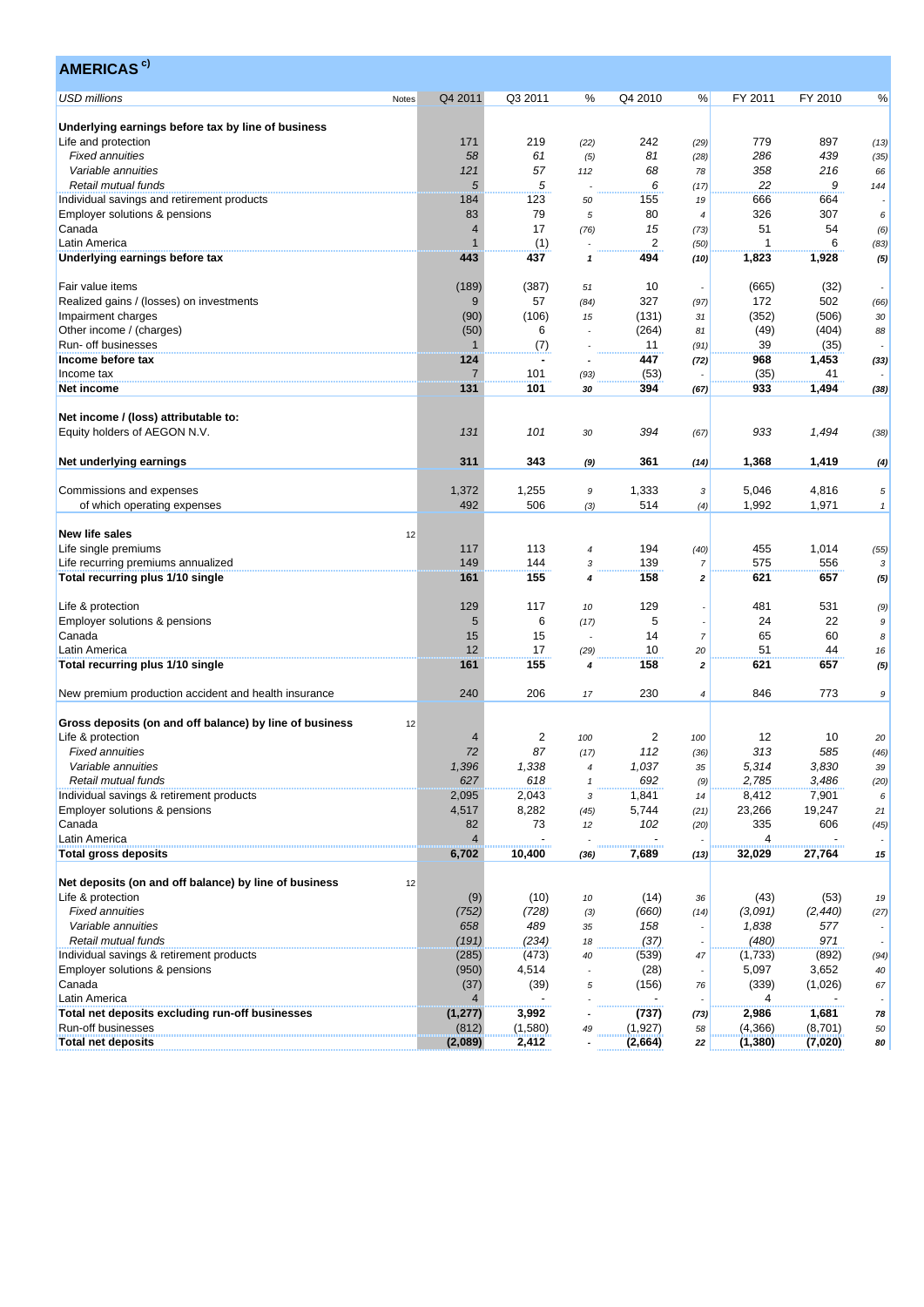| <b>REVENUE-GENERATING INVESTMENTS</b>       |          |           |                |
|---------------------------------------------|----------|-----------|----------------|
|                                             | Dec. 31, | Sept. 30, |                |
|                                             | 2011     | 2011      | $\frac{0}{0}$  |
| Revenue-generating investments (total)      | 317,677  | 315.362   |                |
| Investments general account                 | 118.169  | 122.645   | (4)            |
| Investments for account of policyholders    | 80.137   | 76.217    | 5              |
| Off balance sheet investments third parties | 119,371  | 116,500   | $\overline{c}$ |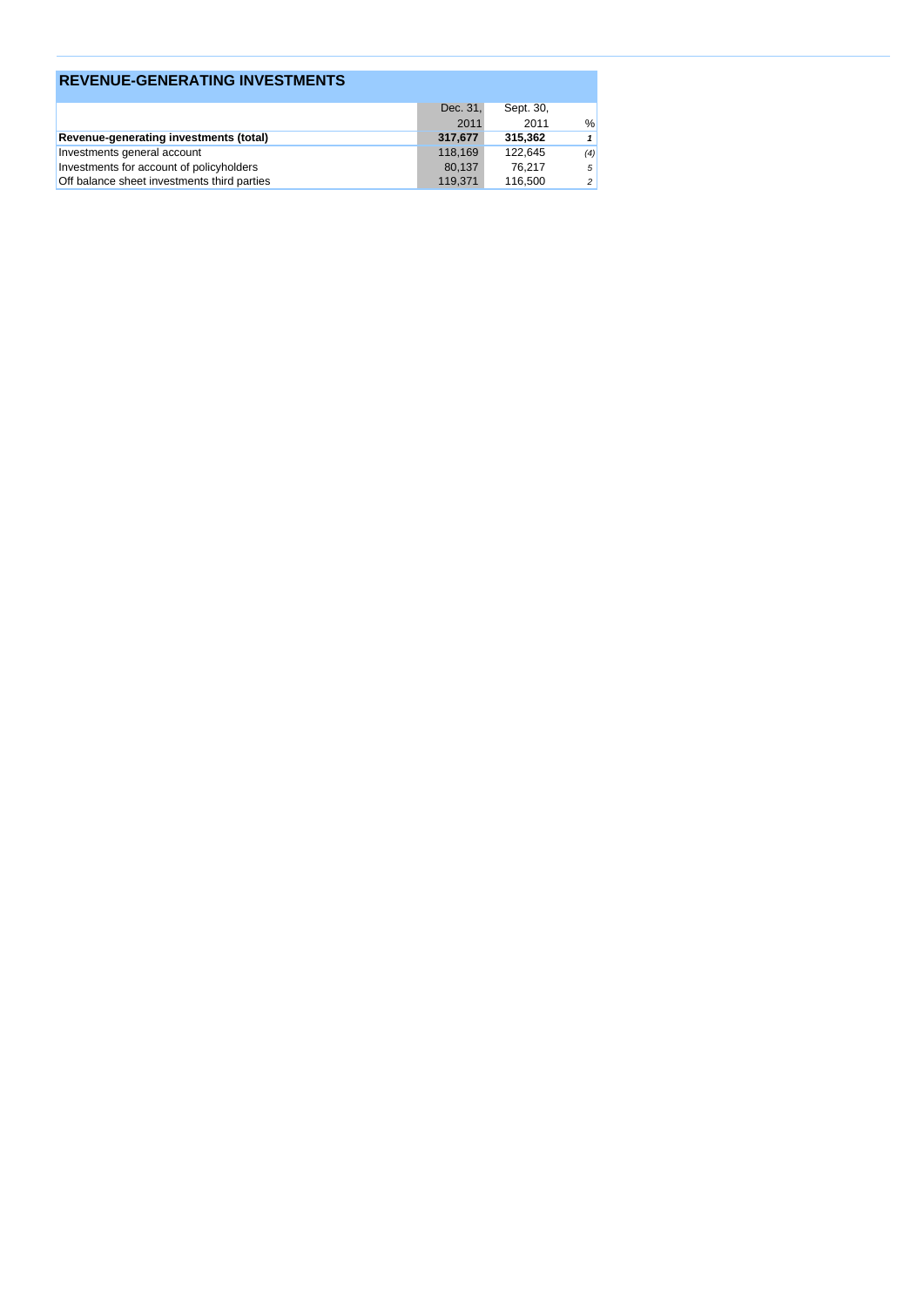| <b>THE NETHERLANDS</b>                                  |       |                |                          |       |         |       |             |         |                         |
|---------------------------------------------------------|-------|----------------|--------------------------|-------|---------|-------|-------------|---------|-------------------------|
| <b>EUR</b> millions                                     | Notes | Q4 2011        | Q3 2011                  | %     | Q4 2010 | %     | FY 2011     | FY 2010 | %                       |
|                                                         |       |                |                          |       |         |       |             |         |                         |
| Underlying earnings before tax by line of business      |       |                |                          |       |         |       |             |         |                         |
| Life and Savings                                        |       | 40             | 47                       | (15)  | 54      | (26)  | 185         | 186     | (1)                     |
| Pensions                                                |       | 36             | 24                       | 50    | 35      | 3     | 98          | 153     | (36)                    |
| Non life                                                |       | $\overline{2}$ | (1)                      |       | 4       | (50)  | 6           | 33      | (82)                    |
| Distribution                                            |       |                | (2)                      |       | (3)     |       | 8           | 16      | (50)                    |
| Share in underlying earnings before tax of associates   |       | (3)            | $\overline{\phantom{a}}$ |       | (3)     |       | 1           | (3)     |                         |
| Underlying earnings before tax                          |       | 75             | 68                       | 10    | 87      | (14)  | 298         | 385     | (23)                    |
| Fair value items                                        |       | 189            | 25                       |       | 18      |       | 156         | 361     | (57)                    |
| Realized gains / (losses) on investments                |       | 33             | 59                       | (44)  | 1       |       | 269         | 155     | 74                      |
| Impairment charges                                      |       | (5)            | (5)                      |       |         |       | (15)        | (11)    | (36)                    |
| Other income / (charges)                                |       | (84)           | (61)                     | (38)  | 5       |       | (164)       | 38      |                         |
| Income before tax                                       |       | 208            | 86                       | 142   | 111     | 87    | 544         | 928     | (41)                    |
| Income tax                                              |       | (60)           | (23)                     | (161) | (30)    | (100) | (125)       | (217)   | 42                      |
| Net income                                              |       | 148            | 63                       | 135   | 81      | 83    | 419         | 711     | (41)                    |
|                                                         |       |                |                          |       |         |       |             |         |                         |
| Net income / (loss) attributable to:                    |       |                |                          |       |         |       |             |         |                         |
| Equity holders of AEGON N.V.                            |       | 148            | 63                       | 135   | 81      | 83    | 419         | 711     | (41)                    |
| Net underlying earnings                                 |       | 50             | 55                       | (9)   | 70      | (29)  | 238         | 292     | (18)                    |
| Commissions and expenses                                |       | 261            | 311                      | (16)  | 283     | (8)   | 1,122       | 1,058   | 6                       |
| of which operating expenses                             |       | 191            | 242                      | (21)  | 205     | (7)   | 823         | 748     | 10                      |
| <b>New life sales</b>                                   |       |                |                          |       |         |       |             |         |                         |
| Life single premiums                                    |       | 856            | 210                      |       | 737     | 16    | 1,740       | 1,551   | 12                      |
| Life recurring premiums annualized                      |       | 31             | 12                       | 158   | 39      | (21)  | 80          | 93      | (14)                    |
| Total recurring plus 1/10 single                        |       | 117            | 32                       |       | 113     | 4     | 254         | 248     | $\overline{2}$          |
|                                                         |       |                |                          |       |         |       |             |         |                         |
| Life and Savings                                        |       | 13             | 17                       | (24)  | 17      | (24)  | 81          | 83      | (2)                     |
| Pensions                                                |       | 104            | 15                       |       | 96      | 8     | 173         | 165     | 5                       |
| Total recurring plus 1/10 single                        |       | 117            | 32                       |       | 113     | 4     | 254         | 248     | $\overline{\mathbf{c}}$ |
| New premium production accident and health insurance    |       | $\overline{7}$ | 6                        | 17    | 6       | 17    | 27          | 26      | 4                       |
| New premium production general insurance                |       | 6              | 6                        |       | 6       |       | 27          | 26      | 4                       |
| Gross deposits (on and off balance) by line of business |       |                |                          |       |         |       |             |         |                         |
| Life and Savings                                        |       | 560            | 584                      | (4)   | 403     | 39    | 1,968       | 2,036   | (3)                     |
| Pensions                                                |       |                |                          |       | 87      |       | 80          | 346     | (77)                    |
| <b>Total gross deposits</b>                             |       | 560            | 584                      | (4)   | 490     | 14    | 2,048       | 2,382   | (14)                    |
|                                                         |       |                |                          |       |         |       |             |         |                         |
| Net deposits (on and off balance) by line of business   |       |                |                          |       |         |       |             |         |                         |
| Life and Savings                                        |       | (160)          | 54                       |       | (282)   | 43    | (361)<br>27 | (289)   | (25)                    |
| Pensions                                                |       |                |                          |       | 22      |       |             | 68      | (60)                    |
| <b>Total net deposits</b>                               |       | (160)          | 54                       |       | (260)   | 38    | (334)       | (221)   | (51)                    |

|                                             | Dec. 31, | Sept. 30. |                |
|---------------------------------------------|----------|-----------|----------------|
|                                             | 2011     | 2011      | $\frac{0}{0}$  |
| Revenue-generating investments (total)      | 62.242   | 61.092    | $\overline{2}$ |
| Investments general account                 | 39,019   | 38.346    | 2              |
| Investments for account of policyholders    | 23.223   | 22.746    | 2              |
| Off balance sheet investments third parties |          | -         |                |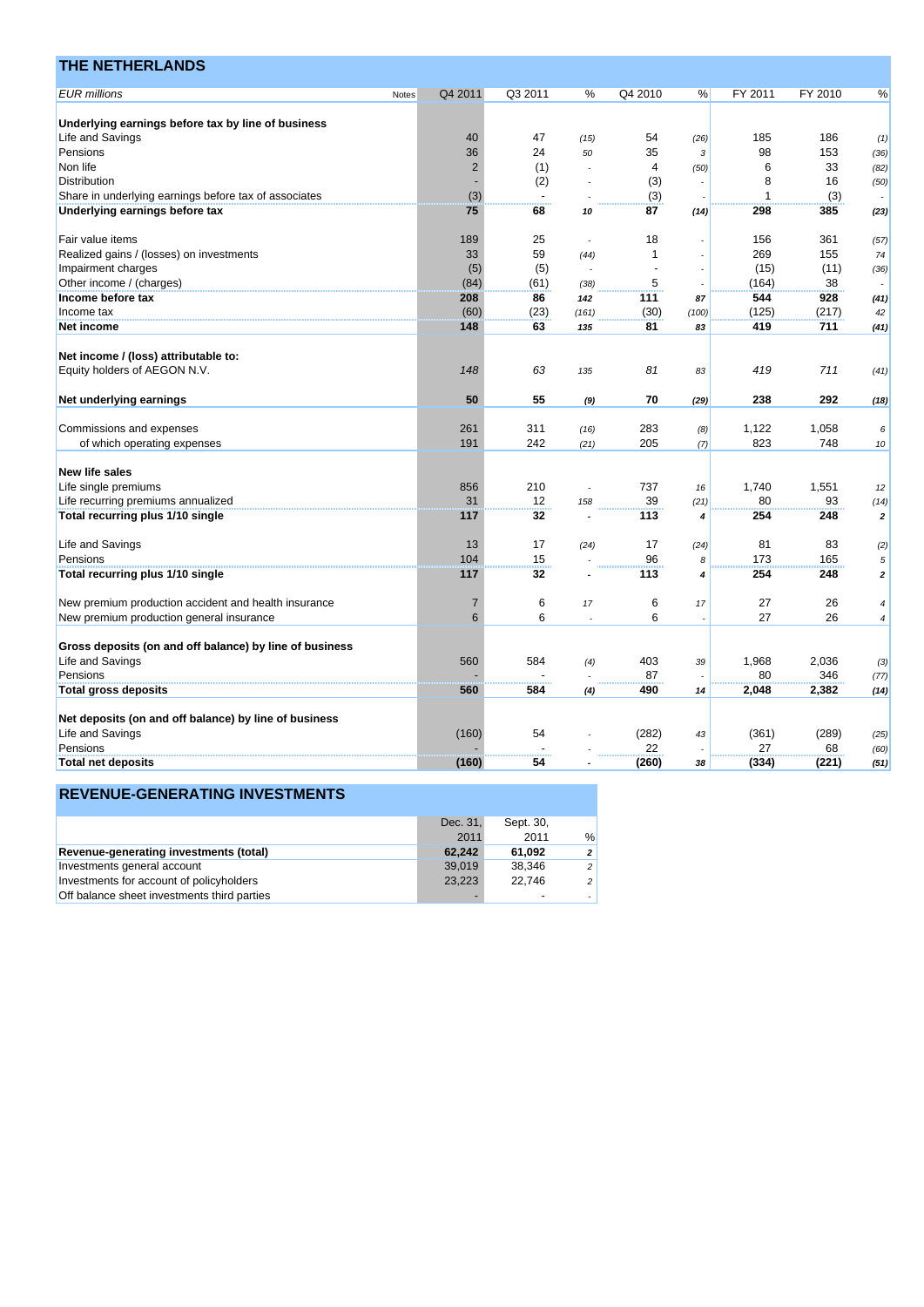| <b>UNITED KINGDOM</b>                                   |                |              |                |              |                |       |         |         |                          |
|---------------------------------------------------------|----------------|--------------|----------------|--------------|----------------|-------|---------|---------|--------------------------|
| <b>GBP</b> millions                                     | Notes          | Q4 2011      | Q3 2011        | %            | Q4 2010        | %     | FY 2011 | FY 2010 | $\%$                     |
| Underlying earnings before tax by line of business      |                |              |                |              |                |       |         |         |                          |
| Life                                                    |                | 30           | 18             | 67           | 4              |       | 86      | 60      | 43                       |
| Pensions                                                |                | (50)         | (9)            |              | (8)            |       | (75)    | 6       |                          |
| <b>Distribution</b>                                     |                | (2)          | (1)            | (100)        | (2)            |       | (6)     | (5)     | (20)                     |
| Underlying earnings before tax                          |                | (22)         | 8              |              | (6)            |       | 5       | 61      | (92)                     |
| Fair value items                                        |                | 3            | (7)            |              |                |       | (5)     | (8)     | 38                       |
| Realized gains / (losses) on investments                |                | 6            | 3              | 100          | $\overline{7}$ | (14)  | 44      | 12      |                          |
| Impairment charges                                      |                | (1)          | (19)           | 95           | (20)           | 95    | (55)    | (30)    | (83)                     |
| Other income / (charges)                                | $\overline{7}$ | (49)         | 4              |              | (11)           |       | (49)    | 41      |                          |
| Income before tax                                       |                | (63)         | (11)           |              | (30)           | (110) | (60)    | 76      | $\overline{\phantom{a}}$ |
| Income tax attributable to policyholder return          |                | (4)          | (17)           | 76           | 6              |       | (37)    | (57)    | 35                       |
| Income before income tax on shareholders return         |                | (67)         | (28)           | (139)        | (24)           | (179) | (97)    | 19      | $\overline{\phantom{a}}$ |
| Income tax on shareholders return                       |                | (9)          | 28             |              | 8              |       | 52      | 53      | (2)                      |
| Net income                                              |                | (76)         | $\blacksquare$ |              | (16)           |       | (45)    | 72      |                          |
|                                                         |                |              |                |              |                |       |         |         |                          |
| Net income / (loss) attributable to:                    |                |              |                |              |                |       |         |         |                          |
| Equity holders of AEGON N.V.                            |                | (76)         |                |              | (16)           |       | (45)    | 72      |                          |
| Net underlying earnings                                 |                | (40)         | 26             |              | (2)            |       | 33      | 103     | (68)                     |
| Commissions and expenses                                |                | 184          | 183            | $\mathbf{1}$ | 164            | 12    | 732     | 694     | 5                        |
| of which operating expenses                             |                | 98           | 104            | (6)          | 98             |       | 409     | 390     | 5                        |
|                                                         |                |              |                |              |                |       |         |         |                          |
| <b>New life sales</b>                                   | 8              |              |                |              |                |       |         |         |                          |
| Life single premiums                                    |                | 648          | 615            | 5            | 798            | (19)  | 2,815   | 3,846   | (27)                     |
| Life recurring premiums annualized                      |                | 96           | 113            | (15)         | 110            | (13)  | 456     | 522     | (13)                     |
| Total recurring plus 1/10 single                        |                | 161          | 175            | (8)          | 190            | (15)  | 738     | 907     | (19)                     |
| Life                                                    |                | 17           | 18             | (6)          | 15             | 13    | 66      | 81      | (19)                     |
| Pensions                                                |                | 144          | 157            | (8)          | 175            | (18)  | 672     | 826     | (19)                     |
| Total recurring plus 1/10 single                        |                | 161          | 175            | (8)          | 190            | (15)  | 738     | 907     | (19)                     |
| Gross deposits (on and off balance) by line of business |                |              |                |              |                |       |         |         |                          |
| Variable annuities                                      |                | 8            | 10             |              | 21             |       | 49      | 82      |                          |
|                                                         |                | 8            | 10             | (20)         | 21             | (62)  | 49      | 82      | (40)                     |
| <b>Total gross deposits</b>                             |                |              |                | (20)         |                | (62)  |         |         | (40)                     |
| Net deposits (on and off balance) by line of business   |                |              |                |              |                |       |         |         |                          |
| Variable annuities                                      |                | 1            | $\mathbf{1}$   |              | 10             | (90)  | 16      | 45      | (64)                     |
| Total net deposits                                      |                | $\mathbf{1}$ | 1              |              | 10             | (90)  | 16      | 45      | (64)                     |

|                                          | Dec. 31. | Sept. 30, |     |
|------------------------------------------|----------|-----------|-----|
|                                          | 2011     | 2011      | %   |
| Revenue-generating investments (total)   | 51.052   | 54.611    | (7) |
| Investments general account              | 8.313    | 8.168     | 2   |
| Investments for account of policyholders | 42.739   | 46.443    | (8) |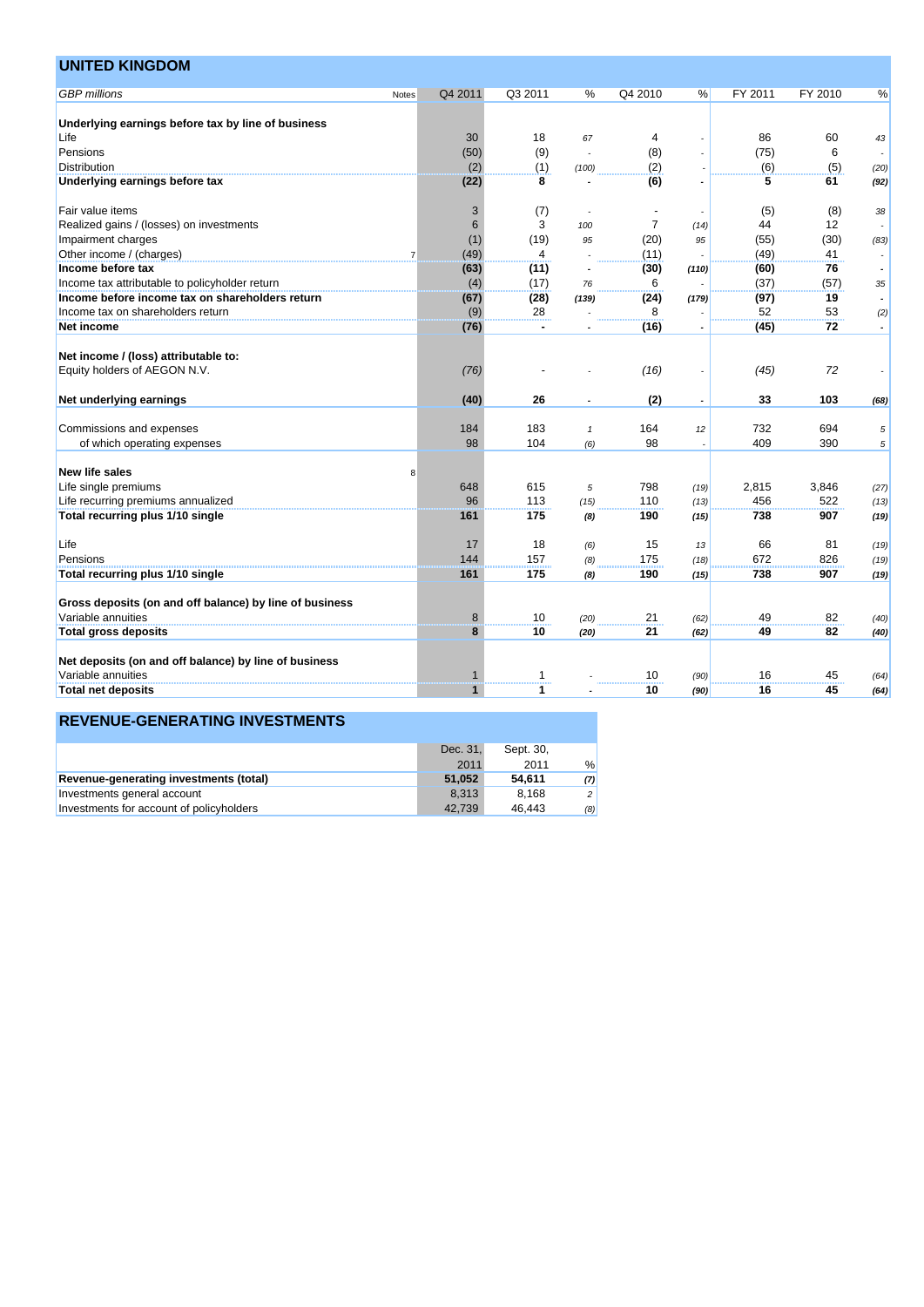| <b>NEW MARKETS</b>                                   |       |                |                |      |                          |       |                |              |                          |
|------------------------------------------------------|-------|----------------|----------------|------|--------------------------|-------|----------------|--------------|--------------------------|
| <b>EUR millions</b>                                  | Notes | Q4 2011        | Q3 2011        | %    | Q4 2010                  | %     | FY 2011        | FY 2010      | %                        |
| Underlying earnings before tax                       |       |                |                |      |                          |       |                |              |                          |
| <b>Central Eastern Europe</b>                        |       | 26             | 15             | 73   | 29                       | (10)  | 96             | 95           | $\boldsymbol{1}$         |
| Asia                                                 |       | (11)           | (11)           |      | (12)                     | 8     | (41)           | (39)         | (5)                      |
| Spain & France                                       |       | 24             | 21             | 14   | 24                       |       | 88             | 87           | $\mathbf{1}$             |
| Variable Annuities Europe                            |       | $\mathbf 1$    | 3              | (67) | 4                        | (75)  | 9              | 11           | (18)                     |
| <b>AEGON Asset Management</b>                        |       | 13             | 15             | (13) | 14                       | (7)   | 60             | 46           | 30                       |
| Underlying earnings before tax                       |       | 53             | 43             | 23   | 59                       | (10)  | 212            | 200          | 6                        |
| Fair value items                                     |       | (10)           | (16)           | 38   | $\overline{\phantom{a}}$ |       | (29)           | (10)         | (190)                    |
| Realized gains / (losses) on investments             |       |                |                |      | $\sim$                   |       | $\overline{c}$ | 13           | (85)                     |
| Impairment charges                                   |       | (23)           | (29)           | 21   | (11)                     | (109) | (58)           | (22)         | (164)                    |
| Other income / (charges)                             |       | 1              | (2)            |      | (40)                     |       | 7              | (56)         |                          |
| Income before tax                                    |       | 21             | (4)            |      | 8                        | 163   | 134            | 125          | $\overline{7}$           |
| Income tax                                           |       | (5)            | (9)            | 44   | 1                        |       | (50)           | (34)         | (47)                     |
| Net income                                           |       | 16             | (13)           |      | 9                        | 78    | 84             | 91           | (8)                      |
| Net income / (loss) attributable to:                 |       |                |                |      |                          |       |                |              |                          |
| Equity holders of AEGON N.V.                         |       | 14             | (13)           |      | 9                        | 56    | 81             | 90           | (10)                     |
| Non-controlling interests                            |       | $\overline{2}$ |                |      | ÷,                       |       | 3              | $\mathcal I$ | 200                      |
| Net underlying earnings                              |       | 46             | 26             | 77   | 49                       | (6)   | 157            | 152          | 3                        |
| Commissions and expenses                             |       | 190            | 180            |      | 216                      |       | 725            | 735          |                          |
| of which operating expenses                          |       | 144            | 130            | 6    | 168                      | (12)  | 547            | 562          | (1)                      |
|                                                      |       |                |                | 11   |                          | (14)  |                |              | (3)                      |
| <b>New life sales</b>                                | 12    |                |                |      |                          |       |                |              |                          |
| Life single premiums                                 |       | 176            | 82             | 115  | 176                      |       | 549            | 674          | (19)                     |
| Life recurring premiums annualized                   |       | 55             | 56             | (2)  | 58                       | (5)   | 228            | 208          | 10                       |
| Total recurring plus 1/10 single                     |       | 73             | 64             | 14   | 75                       | (3)   | 283            | 275          | 3                        |
|                                                      |       |                |                |      |                          |       |                |              |                          |
| Life                                                 |       | 70             | 59             | 19   | 60                       | 17    | 255            | 229          | 11                       |
| Associates                                           |       | 3              | $\sqrt{5}$     | (40) | 15                       | (80)  | 28             | 46           | (39)                     |
| Total recurring plus 1/10 single                     |       | 73             | 64             | 14   | 75                       | (3)   | 283            | 275          | 3                        |
| Central Eastern Europe                               |       | 26             | 27             | (4)  | 27                       | (4)   | 110            | 96           | 15                       |
| Asia                                                 |       | $\sqrt{5}$     | $\overline{7}$ | (29) | 9                        | (44)  | 30             | 37           | (19)                     |
| Spain & France                                       |       | 42             | 30             | 40   | 39                       | 8     | 143            | 142          | $\mathbf{1}$             |
| Total recurring plus 1/10 single                     |       | 73             | 64             | 14   | 75                       | (3)   | 283            | 275          | 3                        |
|                                                      |       |                |                |      |                          |       |                |              |                          |
| New premium production accident and health insurance |       | 3              | $\overline{c}$ | 50   | 2                        | 50    | 9              | 11           | (18)                     |
| New premium production general insurance             |       | $\overline{7}$ | 6              | 17   | 9                        | (22)  | 25             | 32           | (22)                     |
| Gross deposits (on and off balance)                  | 12    |                |                |      |                          |       |                |              |                          |
| <b>Central Eastern Europe</b>                        |       | 153            | 160            | (4)  | 231                      | (34)  | 662            | 948          | (30)                     |
| Asia                                                 |       | 32             | 9              |      | $10$                     |       | 59             | 53           | 77                       |
| Spain & France                                       |       | 34             | 8              |      | 23                       | 48    | 61             | 89           | (31)                     |
| Variable Annuities Europe                            |       | 118            | 122            | (3)  | 133                      | (11)  | 530            | 663          | (20)                     |
| <b>AEGON Asset Management</b>                        |       | 1,185          | 2,226          | (47) | 1,144                    | 4     | 5,244          | 7,329        | (28)                     |
| <b>Total gross deposits</b>                          |       | 1,522          | 2,525          | (40) | 1,541                    | (1)   | 6,556          | 9,082        | (28)                     |
|                                                      |       |                |                |      |                          |       |                |              |                          |
| Net deposits (on and off balance)                    | 12    |                |                |      |                          |       |                |              |                          |
| <b>Central Eastern Europe</b>                        |       | 144            | 112            | 29   | 140                      | 3     | (1,608)        | 512          |                          |
| Asia                                                 |       | 29             | 6              |      | 8                        |       | 50             | 50           |                          |
| Spain & France                                       |       | (12)           | $\mathbf{1}$   |      | 4                        |       | (65)           | 22           |                          |
| Variable Annuities Europe                            |       | 38             | 33             | 15   | 40                       | (5)   | 160            | 237          | (32)                     |
| <b>AEGON Asset Management</b>                        |       | (91)           | 1,350          |      | 112                      |       | (1, 133)       | 3,084        |                          |
| <b>Total net deposits</b>                            |       | 108            | 1,502          | (93) | 304                      | (64)  | (2,596)        | 3,905        | $\overline{\phantom{a}}$ |

|                                             | Dec. 31, | Sept. 30, |            |
|---------------------------------------------|----------|-----------|------------|
|                                             | 2011     | 2011      | %          |
| Revenue-generating investments (total)      | 54.703   | 44.302    | 23         |
| Investments general account                 | 3.329    | 3.354     | (1)        |
| Investments for account of policyholders    | 6.415    | 6.129     | $\sqrt{5}$ |
| Off balance sheet investments third parties | 44.959   | 34.819    | 29         |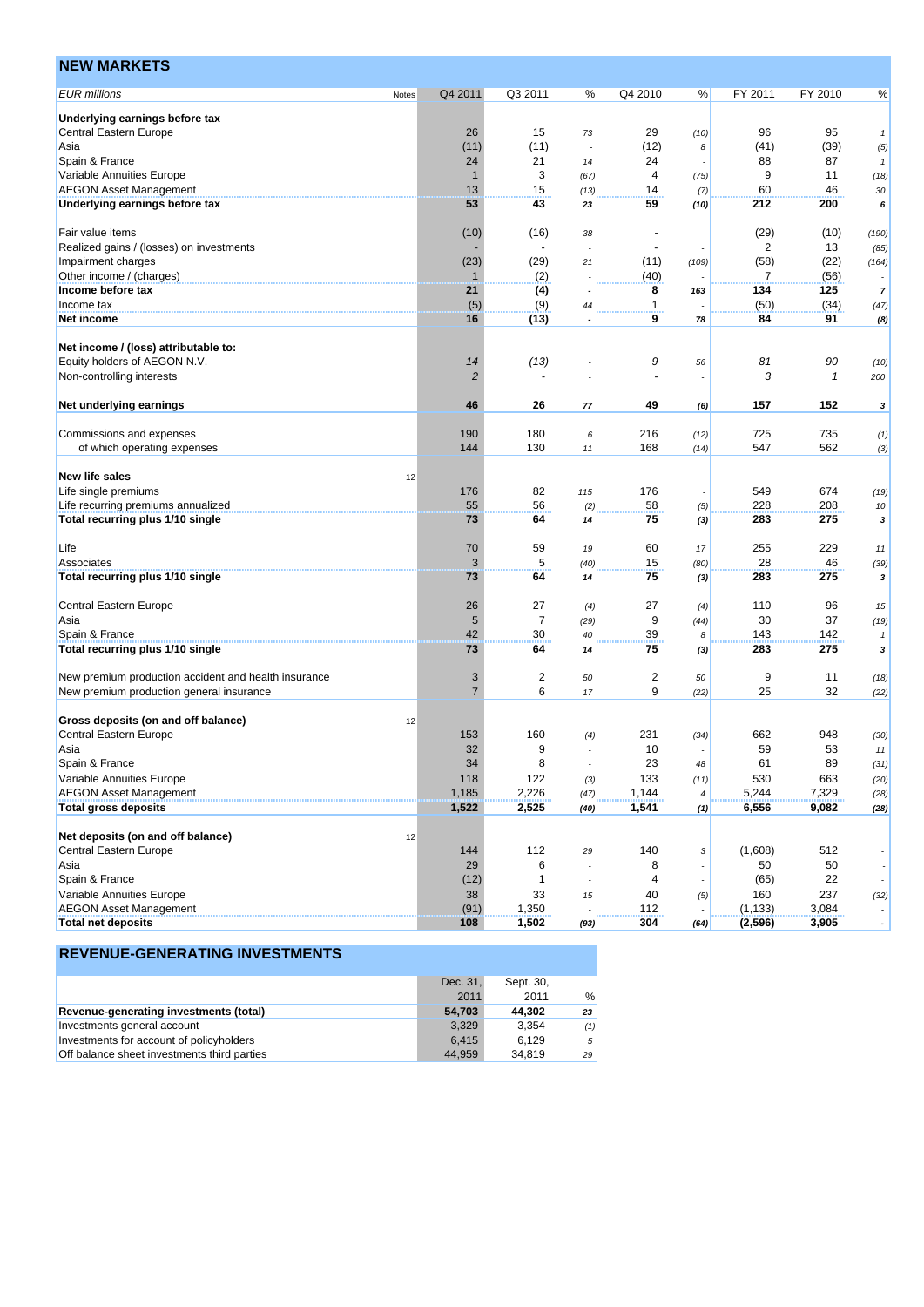| <b>VALUE OF NEW BUSINESS AND IRR</b> |            |            |      |            |      |            |            |      |
|--------------------------------------|------------|------------|------|------------|------|------------|------------|------|
|                                      | <b>VNB</b> | <b>VNB</b> |      | <b>VNB</b> |      | <b>VNB</b> | <b>VNB</b> |      |
| <b>EUR</b> millions, after tax       | Q4 2011    | Q3 2011    | %    | Q4 2010    | %    | FY 2011    | FY 2010    | %    |
|                                      |            |            |      |            |      |            |            |      |
| Americas                             |            | 24         | (83) | 53         | (92) | 142        | 189        | (25) |
| The Netherlands                      | 28         | 14         | 100  | 42         | (33) | 86         | 144        | (40) |
| United Kingdom                       |            |            | 167  | 9          | (11) | 31         | 65         | (52) |
| <b>New Markets</b>                   |            | 16         | (25) | 25         | (52) | 72         | 116        | (38) |
| Total                                | 53         | 58         | (9)  | 129        | (59) | 332        | 514        | (35) |

|                                | IRR %   | IRR%    | IRR%                   |
|--------------------------------|---------|---------|------------------------|
| <b>EUR millions, after tax</b> | Q4 2011 | Q3 2011 | Q4 2010                |
|                                |         |         |                        |
| Americas                       | 8.6     | 10.6    | 13.9                   |
| The Netherlands                | 11.1    | 18.1    | 10.9                   |
| <b>United Kingdom</b>          | 10.4    | 9.0     | 10.1                   |
| <b>New Markets</b>             | 28.0    | 30.8    | 36.3<br>,,,,,,,,,,,,,, |
| Total                          | 17.7    | 19.1    | 16.8                   |

## **MODELED NEW BUSINESS, APE AND DEPOSITS**

|                              | <b>Premium business</b> |         |                          |         |      | <b>Premium business</b> |            |      |  |
|------------------------------|-------------------------|---------|--------------------------|---------|------|-------------------------|------------|------|--|
|                              |                         |         | <b>APE</b>               |         |      |                         | <b>APE</b> |      |  |
| Notes<br><b>EUR</b> millions | Q4 2011                 | Q3 2011 | %                        | Q4 2010 | %    | FY 2011                 | FY 2010    | %    |  |
| 9                            |                         |         |                          |         |      |                         |            |      |  |
| Americas                     | 280                     | 242     | 16                       | 265     | 6    | 1.001                   | 966        |      |  |
| The Netherlands              | 174                     | 34      | $\overline{\phantom{a}}$ | 188     | (7)  | 328                     | 377        | (13) |  |
| United Kingdom               | 187                     | 200     | (6)                      | 225     | (17) | 852                     | 1.047      | (19) |  |
| <b>New Markets</b>           | 88                      |         | 14                       | 99<br>  | (11) | 348                     | 356        | (2)  |  |
| Total                        | 729                     | 554     | 32                       | 776     | (6)  | 2,529                   | 2,746      | (8)  |  |

|                                     | <b>Deposit business</b><br><b>Deposits</b> |         |      |                                     |      | <b>Deposit business</b><br><b>Deposits</b> |         |      |
|-------------------------------------|--------------------------------------------|---------|------|-------------------------------------|------|--------------------------------------------|---------|------|
| <b>Notes</b><br><b>EUR</b> millions | Q4 2011                                    | Q3 2011 | $\%$ | Q4 2010                             | $\%$ | FY 2011                                    | FY 2010 | %    |
| 9                                   |                                            |         |      |                                     |      |                                            |         |      |
| Americas                            | 3.710                                      | 6,566   | (43) | 3,483                               |      | 19.135                                     | 15.864  | 21   |
| <b>United Kingdom</b>               | 10                                         | 11      | (9)  | 24                                  | (58) | 56                                         | 91      | (38) |
| New Markets                         | 253                                        | 188     | 35   | 219<br>,,,,,,,,,,,,,,,,,,,,,,,,,,,, | 16   | 915                                        | 1.060   | (14) |
| Total                               | 3.973                                      | 6,765   | (41) | 3.726                               |      | 20.106                                     | 17,016  | 18   |

# **VNB/PVNBP SUMMARY**

|                              |            | <b>Premium business</b> |              |      | <b>Premium business</b> |              |              |            |
|------------------------------|------------|-------------------------|--------------|------|-------------------------|--------------|--------------|------------|
|                              | <b>VNB</b> | <b>PVNBP</b>            | VNB/         | VNB/ | <b>VNB</b>              | <b>PVNBP</b> | VNB/         | VNB/       |
|                              |            |                         | <b>PVNBP</b> | APE  |                         |              | <b>PVNBP</b> | <b>APE</b> |
| Notes<br><b>EUR</b> millions |            | Q4 2011                 | %            | %    | FY 2011                 |              | %            | %          |
| 10                           |            |                         |              |      |                         |              |              |            |
| Americas                     | 24         | 857                     | 2.8          | 8.6  | 95                      | 3.149        | 3.0          | 9.4        |
| The Netherlands              | 28         | 1.271                   | 2.2          | 16.2 | 86                      | 2,543        | 3.4          | 26.3       |
| United Kingdom               | 8          | 1,132                   | 0.7          | 4.1  | 31                      | 5.128        | 0.6          | 3.7        |
| <b>New Markets</b>           | 17         | 673                     | 2.6          | 19.6 | 77<br>                  | 2.554        | 3.0          | 22.0       |
| Total                        | 77         | 3.933                   | 2.0          | 10.6 | 289                     | 13.375       | 2.2          | 11.4       |

|                              |            | <b>Deposit business</b> |                      |                         |            | <b>Deposit business</b> |                      |                         |  |
|------------------------------|------------|-------------------------|----------------------|-------------------------|------------|-------------------------|----------------------|-------------------------|--|
|                              | <b>VNB</b> | <b>PVNBP</b>            | VNB/<br><b>PVNBP</b> | VNB/<br><b>Deposits</b> | <b>VNB</b> | <b>PVNBP</b>            | VNB/<br><b>PVNBP</b> | VNB/<br><b>Deposits</b> |  |
| Notes<br><b>EUR</b> millions | Q4 2011    |                         | $\%$                 | %                       | FY 2011    |                         | %                    | %                       |  |
| 10                           |            |                         |                      |                         |            |                         |                      |                         |  |
| Americas                     | (20)       | 4,581                   | (0.4)                | (0.5)                   | 47         | 24.478                  | 0.2                  | 0.2                     |  |
| <b>United Kingdom</b>        |            | 10                      | 0.5                  | 0.5                     |            | 56                      | 0.5                  | 0.5                     |  |
| <b>New Markets</b>           | (5)        | 351                     | (1.4)                | (1.9)                   | (5)        | .260                    | (0.4)                | (0.5)                   |  |
| Total                        | (25)       | 4,942                   | (0.5)                | (0.6)                   | 43         | 25,795                  | 0.2                  | 0.2                     |  |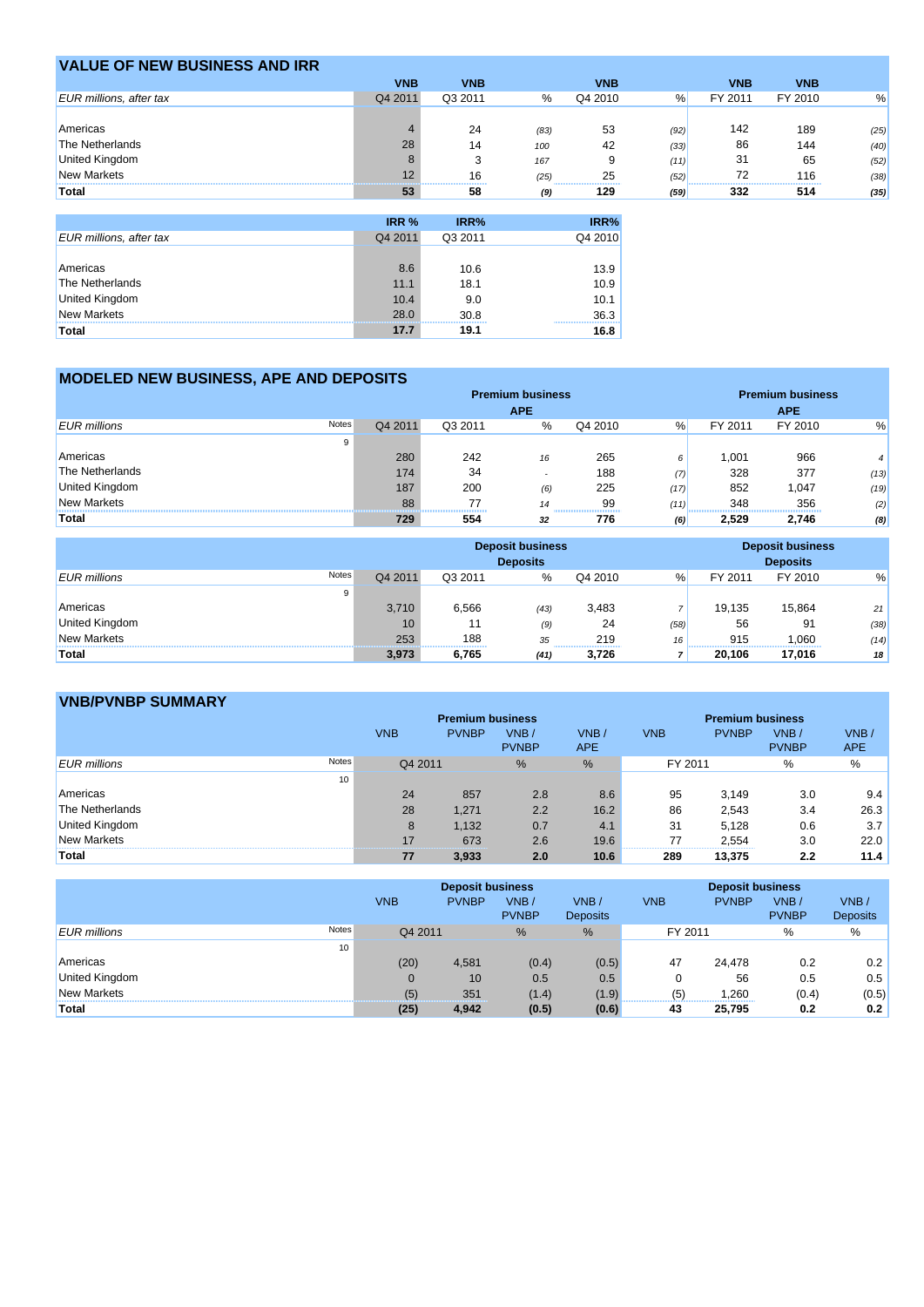#### **Notes:**

1) For segment reporting purposes underlying earnings before tax, net underlying earnings, commissions and expenses, operating expenses, income tax including associated companies, income before tax including associated companies and value of new business (VNB) are calculated by consolidating on a proportionate basis the revenues and expenses of certain of our associated companies in Spain, India, Brazil and Mexico. We believe that our non-IFRS measures provide meaningful information about the underlying operating results of our business including insight into the financial measures that our senior management uses in managing our business. Among other things our senior management is compensated based in part on AEGON's results against targets using the non-IFRS measures presented here. While other insurers in our peer group present substantially similar non-IFRS measures, the non-IFRS measures presented in this document may nevertheless differ from the non-IFRS measures presented by other insurers. There is no standardized meaning to these measures under IFRS or any other recognized set of accounting standards and readers are cautioned to consider carefully the different ways in which we and our peers present similar information before comparing them.

AEGON believes the non-IFRS measures shown herein, when read together with our reported IFRS financial statements, provide meaningful supplemental information for the investing public to evaluate AEGON's business after eliminating the impact of current IFRS accounting policies for financial instruments and insurance contracts, which embed a number of accounting policy alternatives that companies may select in presenting their results (i.e. companies can use different local GAAPs) and that can make the comparability from period to period difficult. For a definition of underlying earnings and the reconciliation from underlying earnings before tax to income before tax we refer to Note 3 "Segment information" of our Condensed consolidated interim financial statements.

- 2) Net income refers to net income attributable to equity holders of AEGON N.V. and minority interest.
- 3) Sales is defined as new recurring premiums plus 1/10 of single premiums plus 1/10 of gross deposits plus new premium production accident and health plus new premium production general insurance.
- 4) The present value of future distributable earnings on the block of business sold in the reporting period. Value of new business is calculated using beginning of year economic assumptions and assumptions outside of management control, and beginning of quarter operating assumptions.
- 5) Return on equity is calculated by dividing the net underlying earnings after cost of leverage by the average shareholders' equity excluding the preferred shares and the revaluation reserve.
- 6) Capital securities that are denominated in foreign currencies are, for purposes of calculating the capital base ratio, revalued to the period-end exchange rate. All ratios exclude AEGON's revaluation reserve.
- 7) Included in other income/(charges) are charges made to policyholders with respect to income tax in the United Kingdom.
- 8) Includes production on investment contracts without a discretionary participation feature of which the proceeds are not recognized as revenues but are directly added to our investment contract liabilities.
- 9)  $APE = recurring premium + 1/10 single premium$ .
- 10) PVNBP: Present Value New Business Premium.
- 11) Reconciliation of operating expenses, used for segment reporting, to our IFRS based operating expenses. Q4 2011 FY 2011

|                                          | - - - - - | .     |
|------------------------------------------|-----------|-------|
|                                          |           |       |
| Employee expenses                        | 502       | 2,069 |
| Administrative expenses                  | 355       | 1.315 |
| Operating expenses for IFRS reporting    | 857       | 3,384 |
| Operating expenses related to associates | 15        | 58    |
| Operating expenses in earnings release   | 872       | 3.442 |

- <sup>12)</sup> New life sales, gross deposits and net deposits data include results of our associated companies in Spain, India, Brazil and Mexico which are consolidated on a proportionate basis.
- <sup>13)</sup> Operational free cash flow reflect the sum of the return on free surplus, earnings on in-force business, release of required surplus on in-force business reduced by new business first year strain and required surplus on new business. Refer to our Embedded Value 2010 report for further details.
- The calculation of the IGD (Insurance Group Directive) capital surplus and ratio are based on Solvency I capital requirements on IFRS for entities within the EU (Pillar 1 for AEGON UK), and local regulatory solvency measurements for non-EU entities. Specifically, required capital for the life insurance companies in the US is calculated as two times the upper end of the Company Action Level range (200%) as applied by the National Association of Insurance Commissioners in the US. The calculation of the IGD ratio excludes the available and required capital of the UK With-Profit funds. In the UK solvency surplus calculation the local regulator only allows the available capital number of the With-Profit funds included in overall local available capital to be equal to the amount of With-Profit funds' required capital.

b) The results in this release are unaudited.

 $\degree$  The comparative 2010 earnings and sales information has been revised to reflect the transfer of the Life Reinsurance and BOLI/COLI businesses to the Run-off businesses line to make the information consistent with the current period figures.